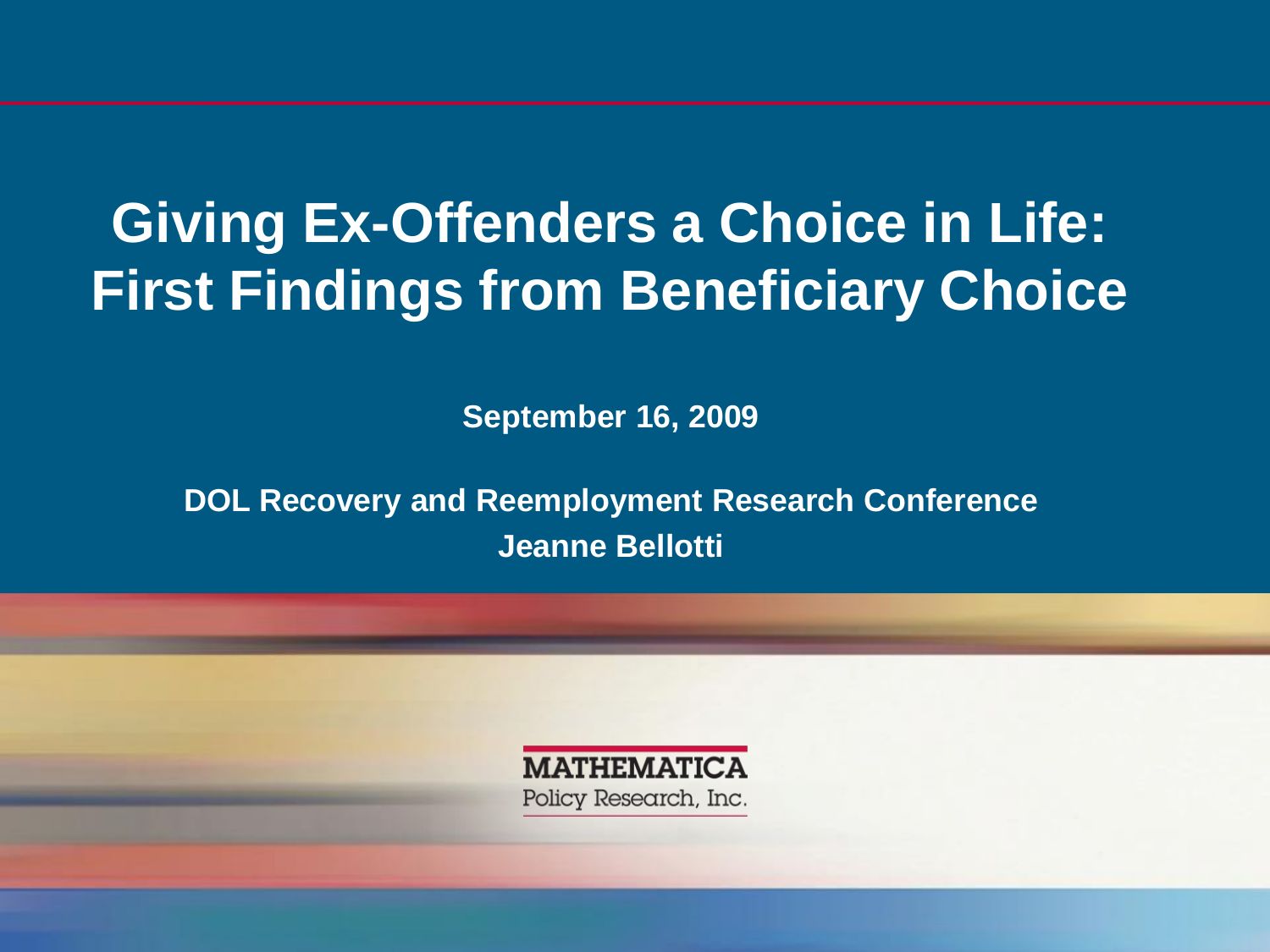#### **Presentation Overview**

- **The demonstration and its evaluation**
- **Enrollment and participant characteristics**
- **Key implementation findings**
- **Next steps**

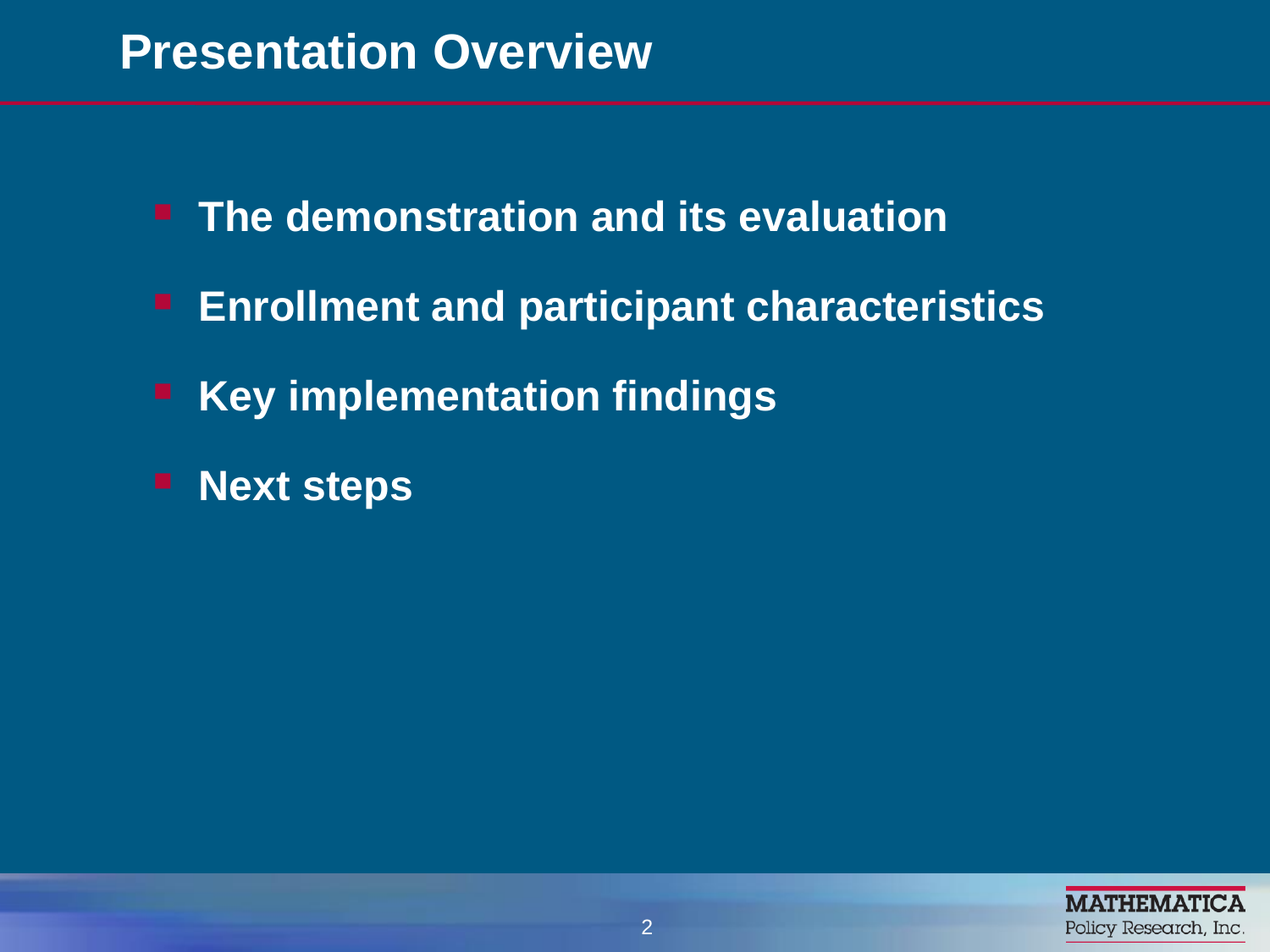### **The Demonstration and Its Evaluation**

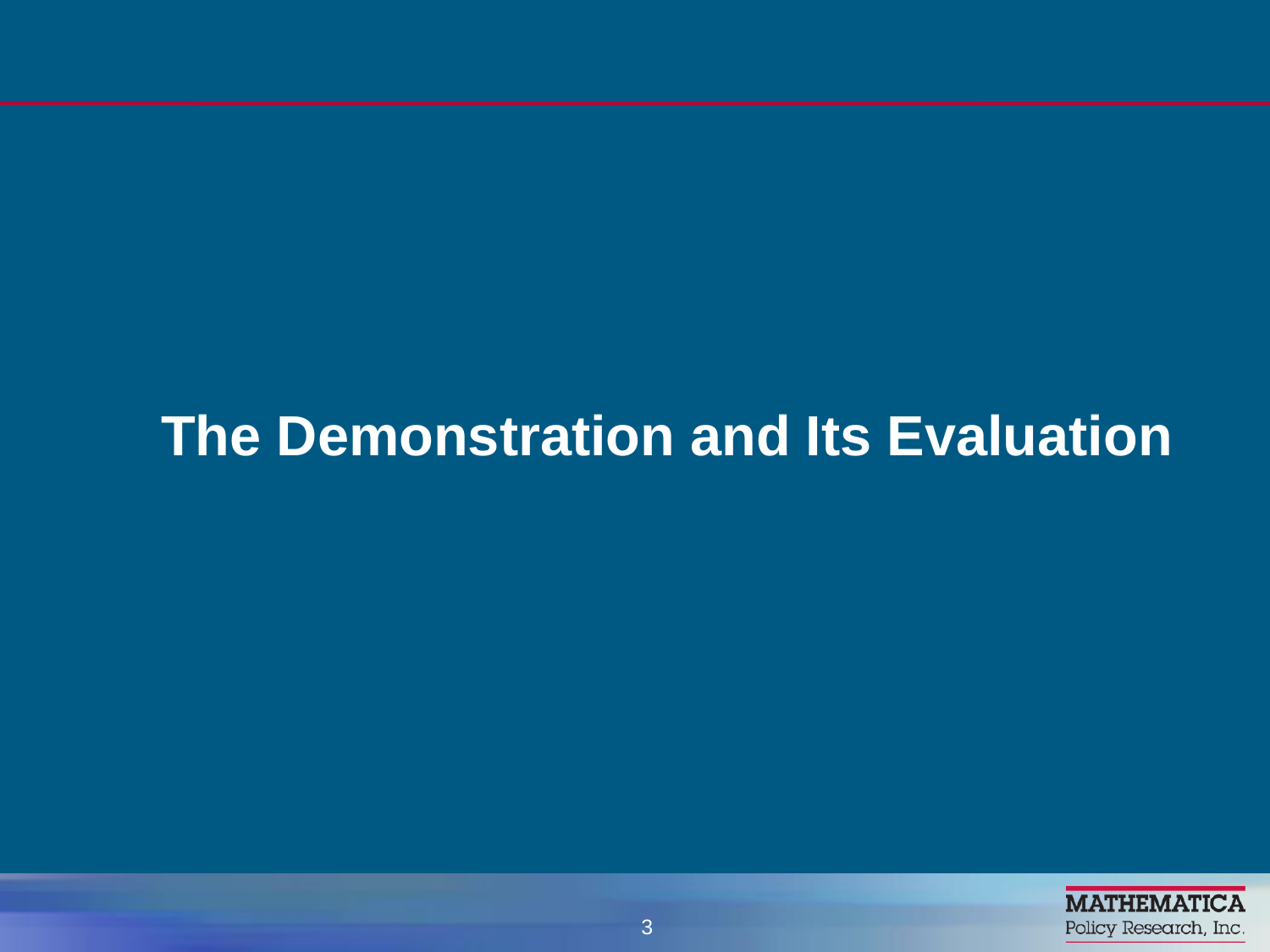### **What is the Beneficiary Choice Program?**

#### **Grantees in five cities**

– **Phoenix, Denver, Chicago, Indianapolis, Des Moines** 

#### **Target population**

- **Ex-offenders who are 18-29 years old**
- **Convicted of Federal or State crime**
- **Released within past 60 days**

#### **Three distinct features**

- **Expansion of service delivery network**
- **Emphasis on participant choice**
- **Use of performance-based contracts**
- **Implementation began fall 2007**

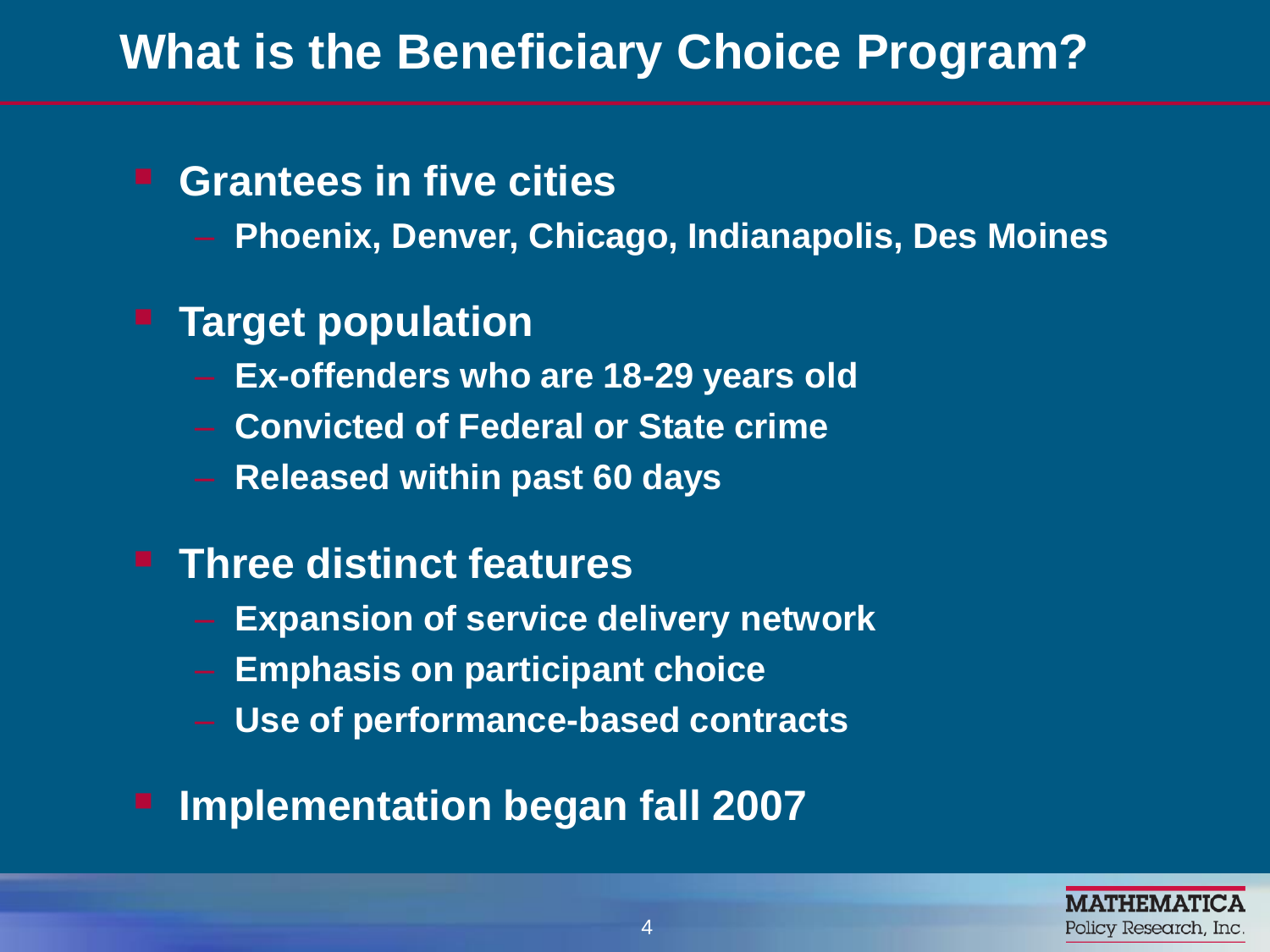#### **Key Research Questions**

- **How are programs implemented?**
- **How does performance-based contracting influence implementation?**
- **How are participants ensured an informed and independent choice of providers?**
- What services do participants receive? What **is the role of faith in service provision?**
- **What are the outcomes of participants?**
- **What are the costs of the program?**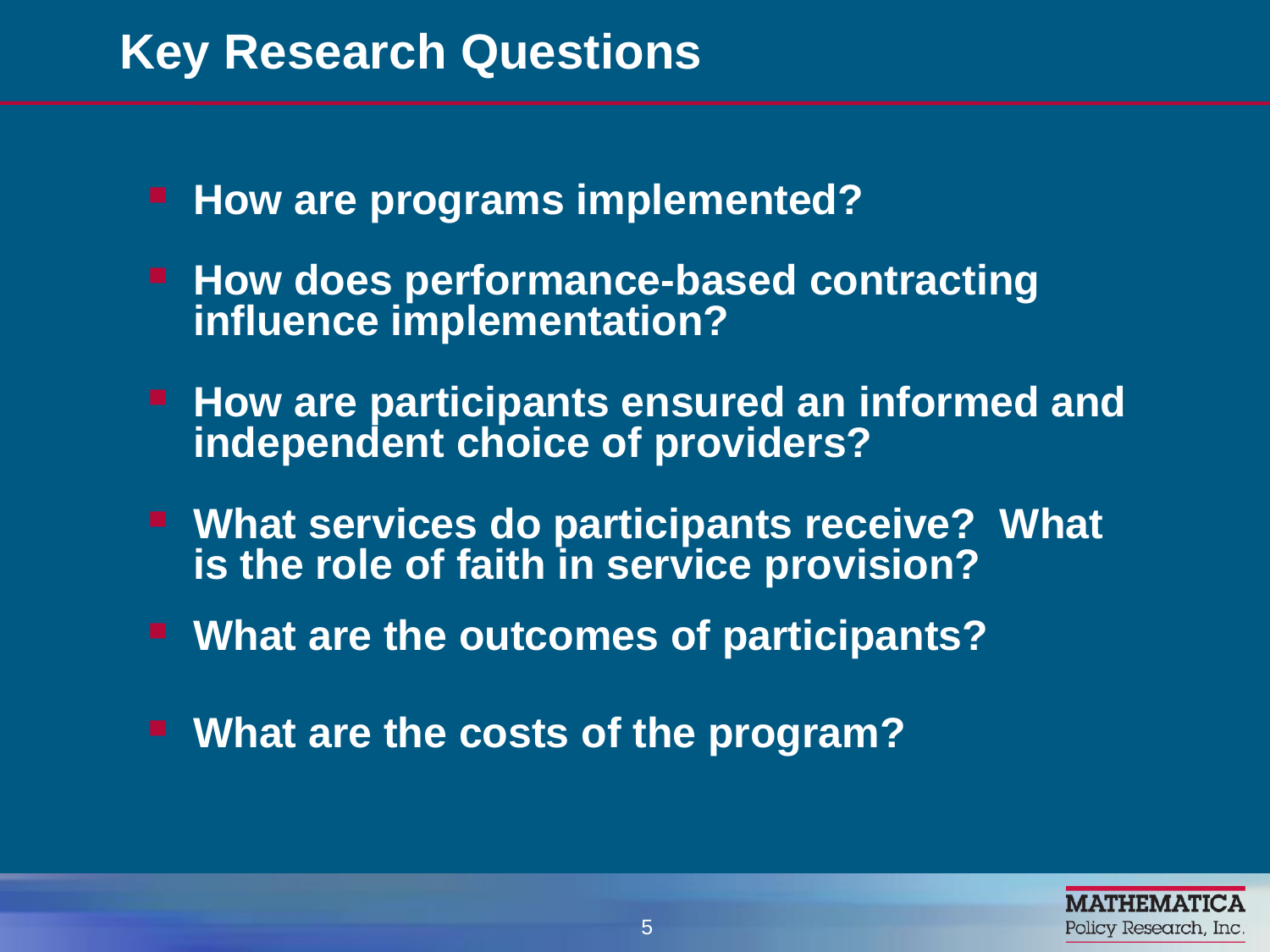#### **Evaluation Data Sources**

- **Survey of grantees and providers (July 2008)**
- **In-depth site visits (July 2008 and fall 2009)**
- **MIS data (August 2008 and fall 2009)**
- **(fall 2008) State-level criminal justice administrative data**
- **Cost data (fall 2009)**

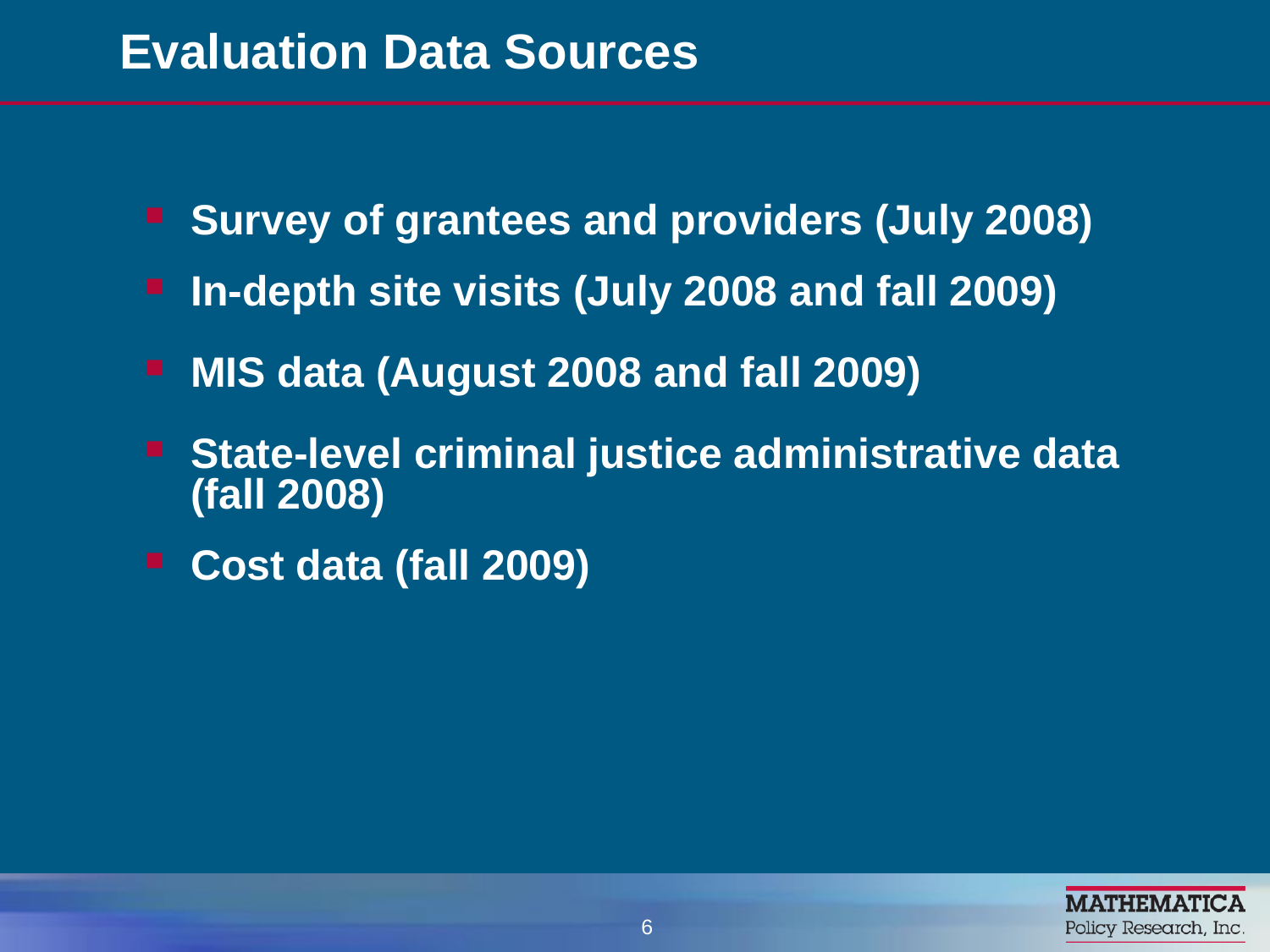**Enrollment and Participant Characteristics**

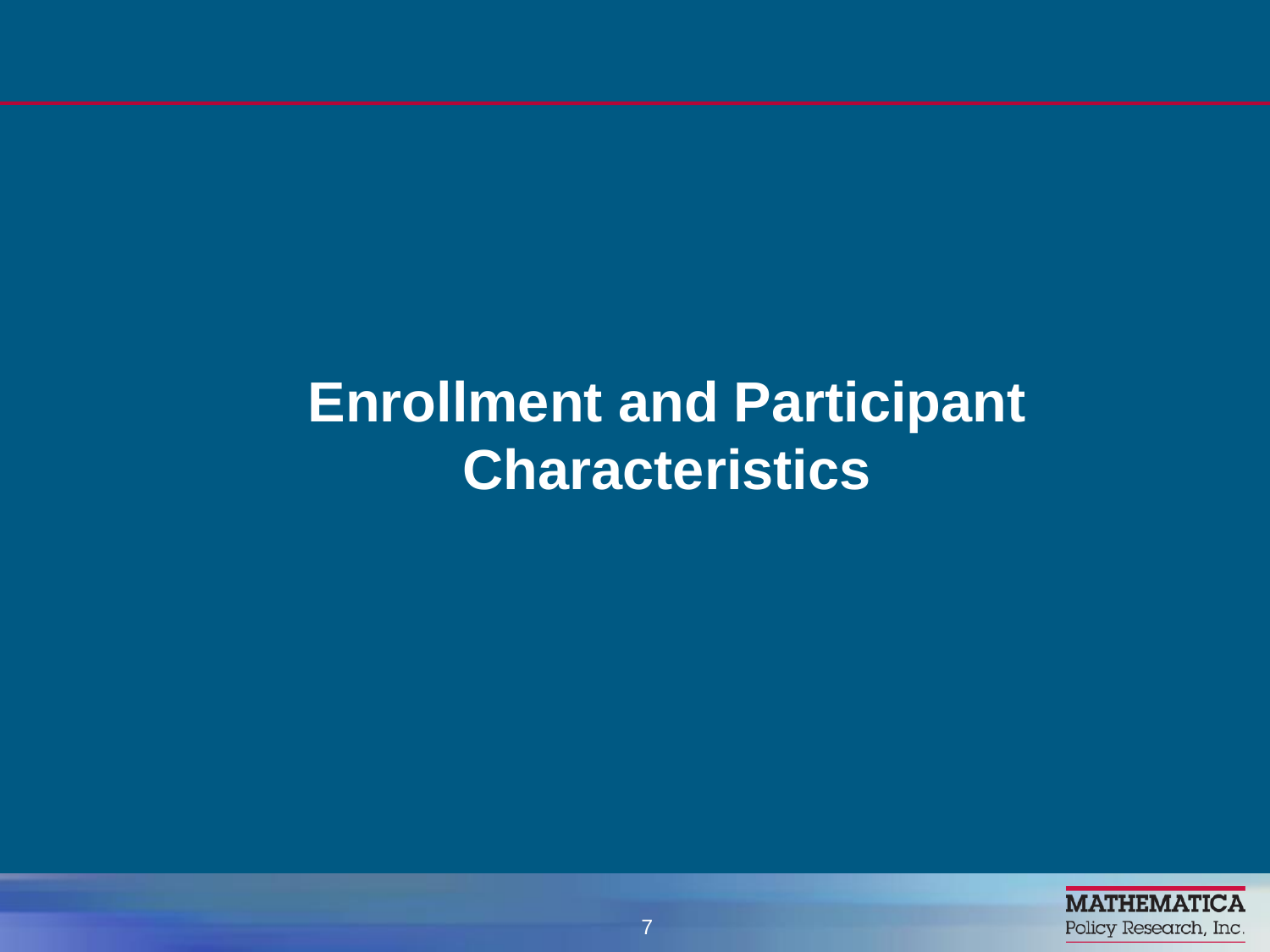### **Enrollment by Site as of August 2008**



Source: Beneficiary Choice Management Information System extract dated August 15, 2008

**MATHEMATICA** Policy Research, Inc.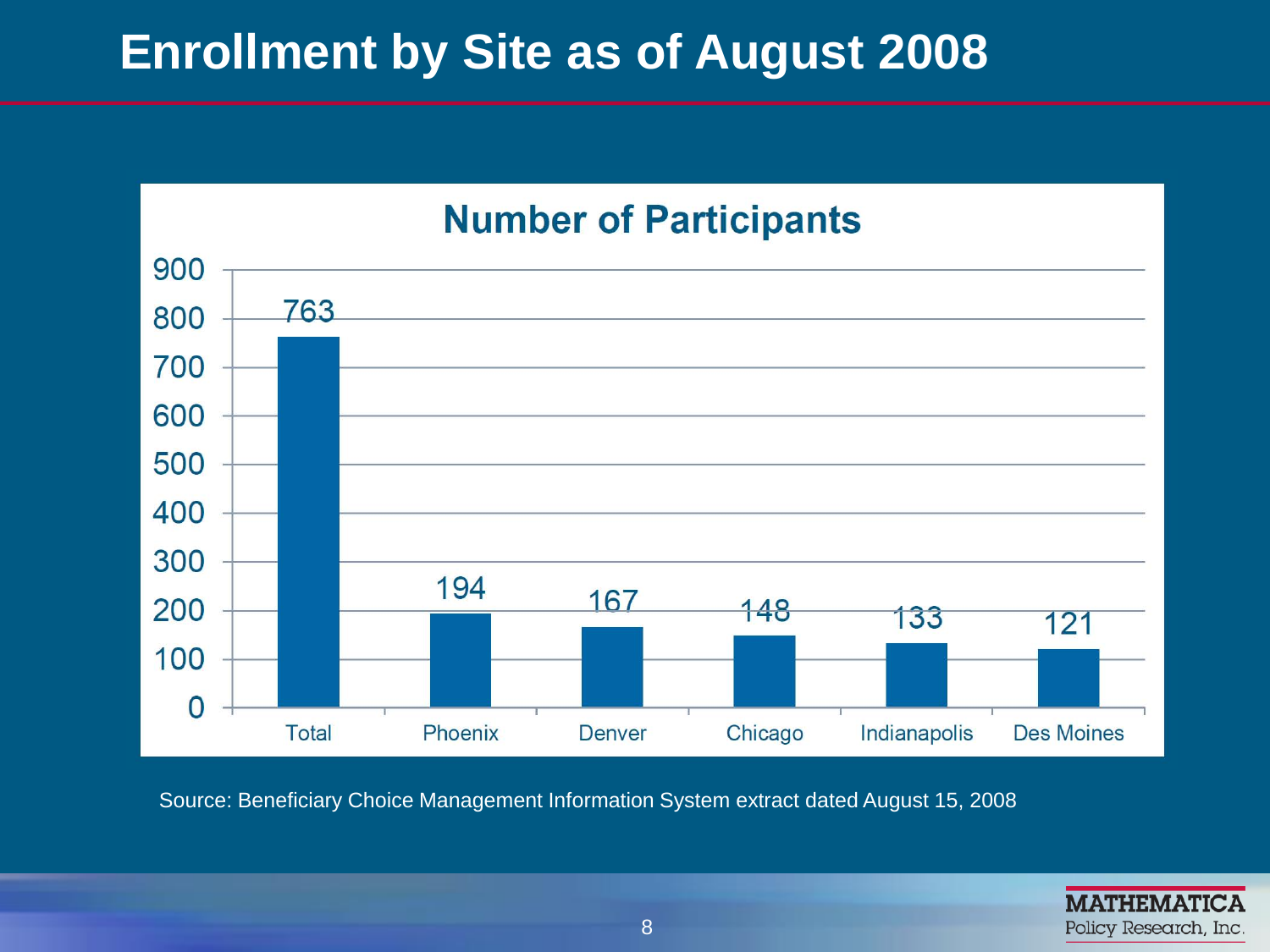#### **Participant Characteristics**

- **Majority were African American men in their mid-20s**
- **Criminal histories** 
	- **89 percent on parole or probation**
	- **36 percent mandated to participate by justice agency**
	- **71 percent nonviolent offenders**
	- **2.6 years incarcerated during lifetime, on average**
- **Poor work histories**
- **Range of barriers to reentry, such as unstable housing, substance abuse, transportation**

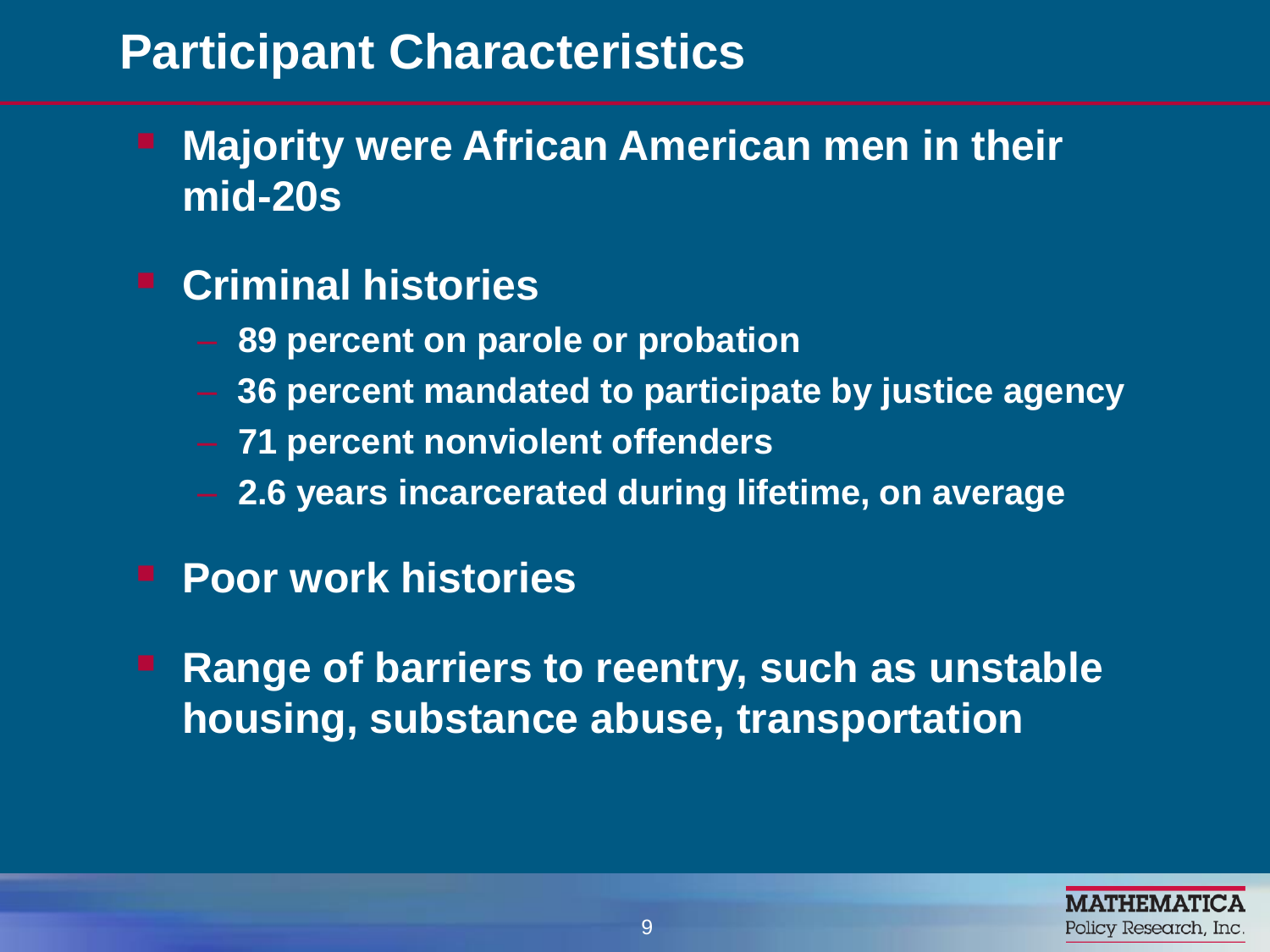#### **Primary Income Source During 6 Months Prior to Incarceration**



Source: Beneficiary Choice Management Information System extract dated August 15, 2008

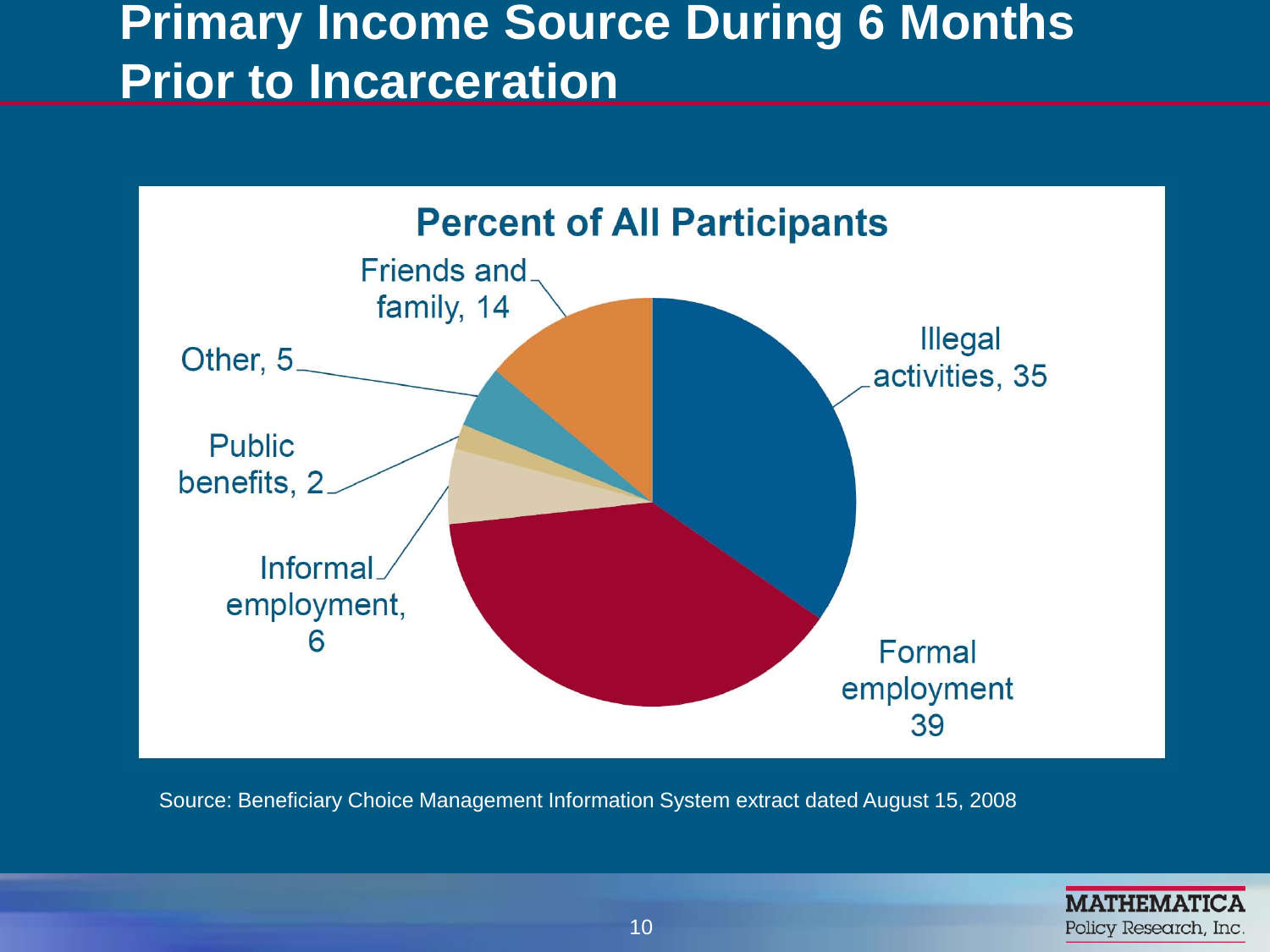# **Preview of Early Implementation Findings**

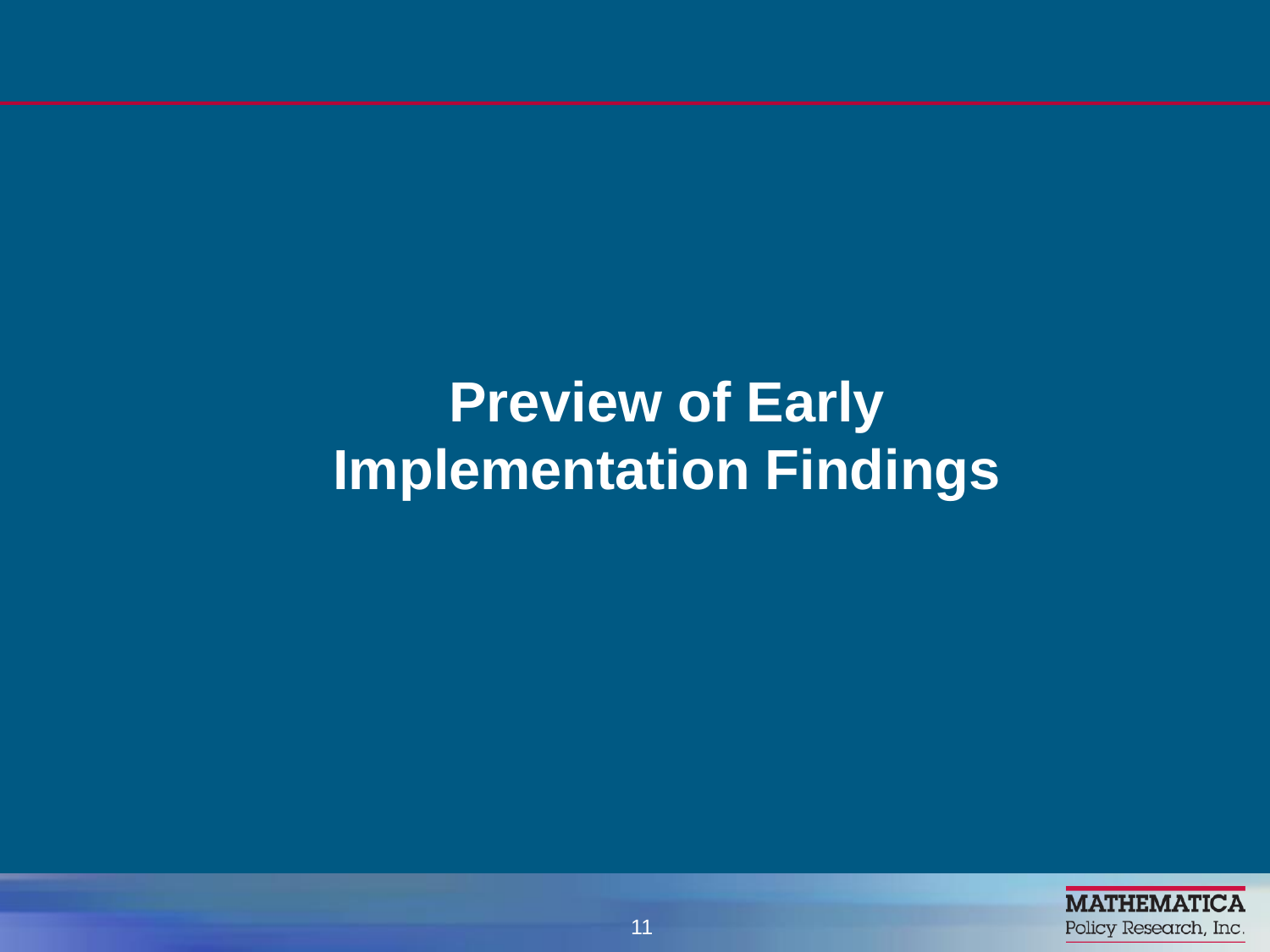### **Key Implementation Findings**

- **Further capacity-building was needed to improve service delivery and job placements**
- **The number and types of providers was limited by outreach and lack of appeal**
- **Faith-infused services did not play a major role**
- **Grantees targeted motivated ex-offenders**
- **performance-based contracting very difficult Providers found the combination of choice and**
- **Providers faced a tough balance between rapid job placement and meeting other client needs**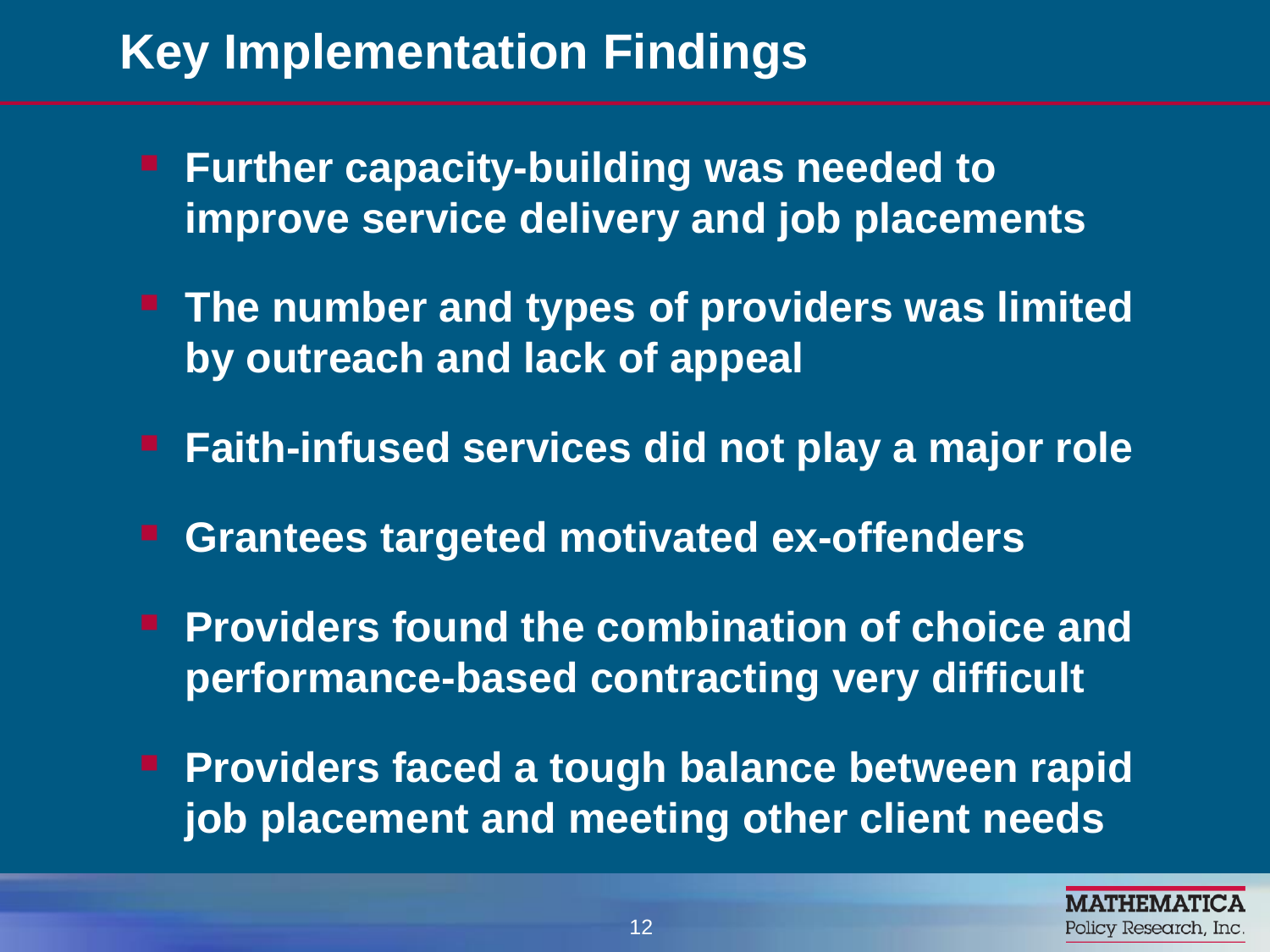## **Community Capacity and Network Development**

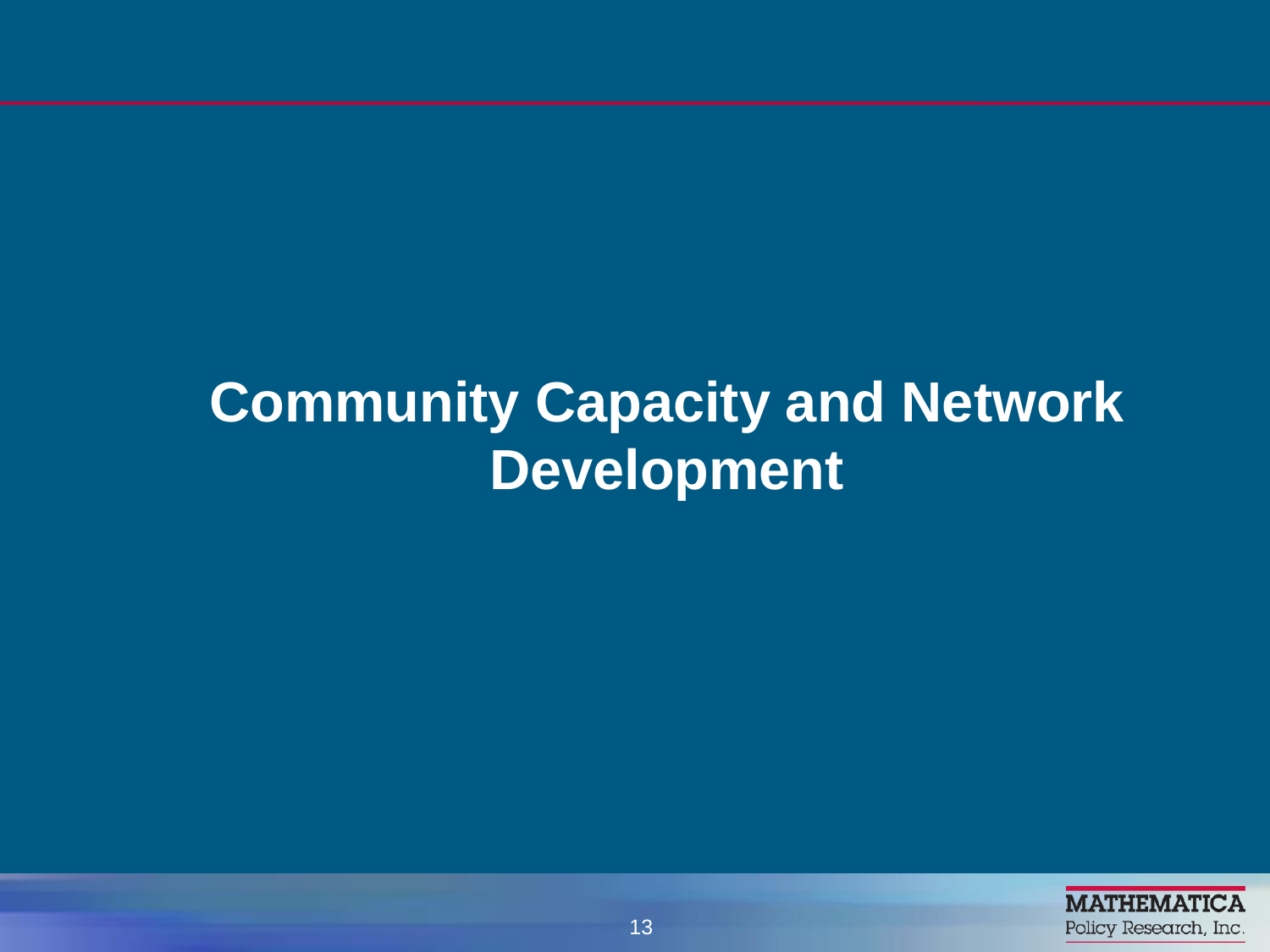### **Beneficiary Choice Expanded Service Capacity in Local Areas**

- **Limited local resources for ex-offenders**
- **Grant infused new funds into communities**
- **would otherwise have gone unserved Grantees able to serve many ex-offenders who**

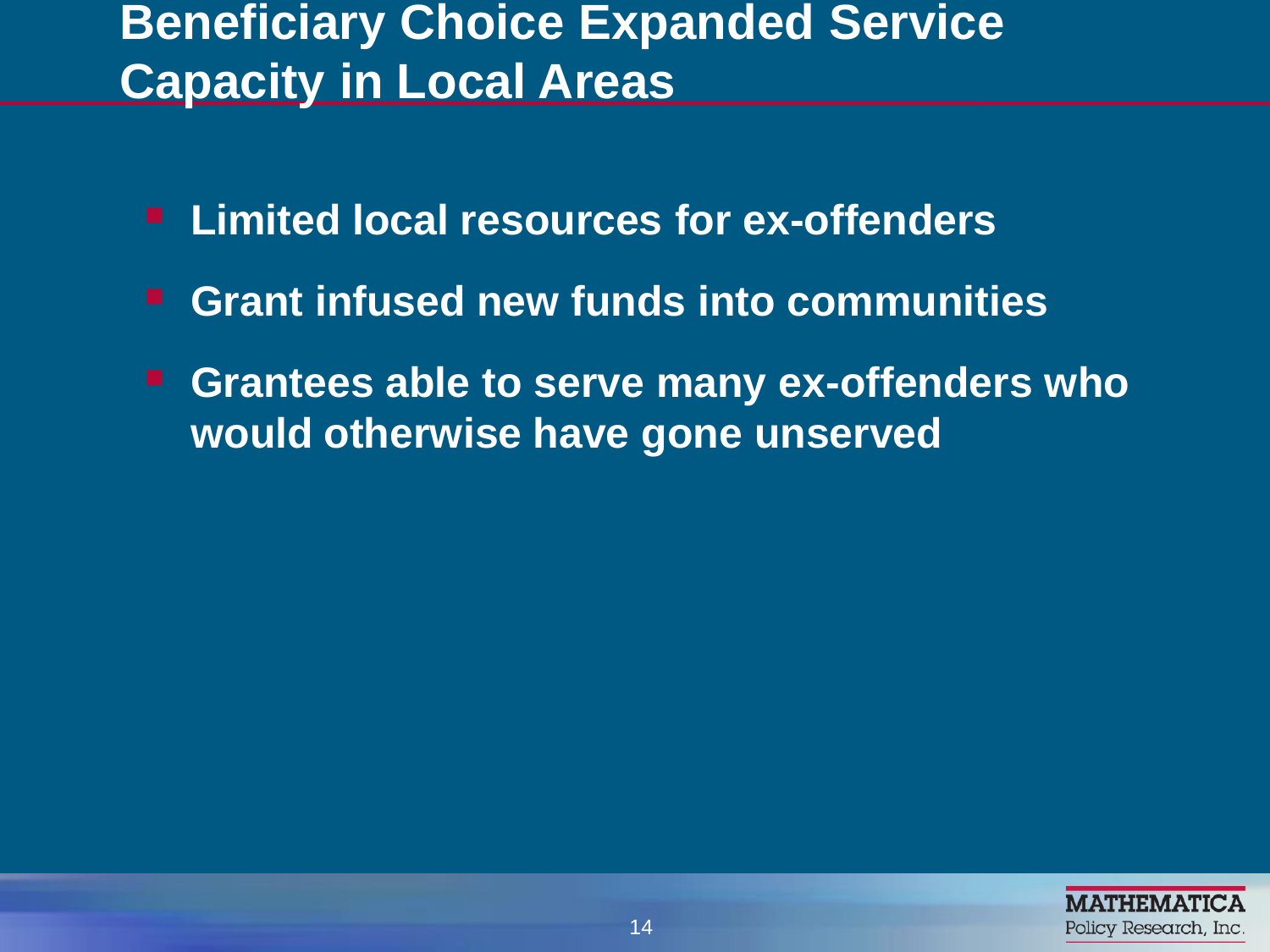### **Community-Based Approach Built Framework for Collaboration**

- **between grantees and specialized service Contracts negotiated and entered at local level providers (SSPs)** 
	- **Total of 30 SSPs across five sites in July 2008**
	- **18 CBOs, 12 FBOs**
- **Brought together agencies as a community coalition, rather than competitors**
- **E** Streamlined outreach and referrals
- **In three sites, formal partnership with parole and/or probation for participant tracking**

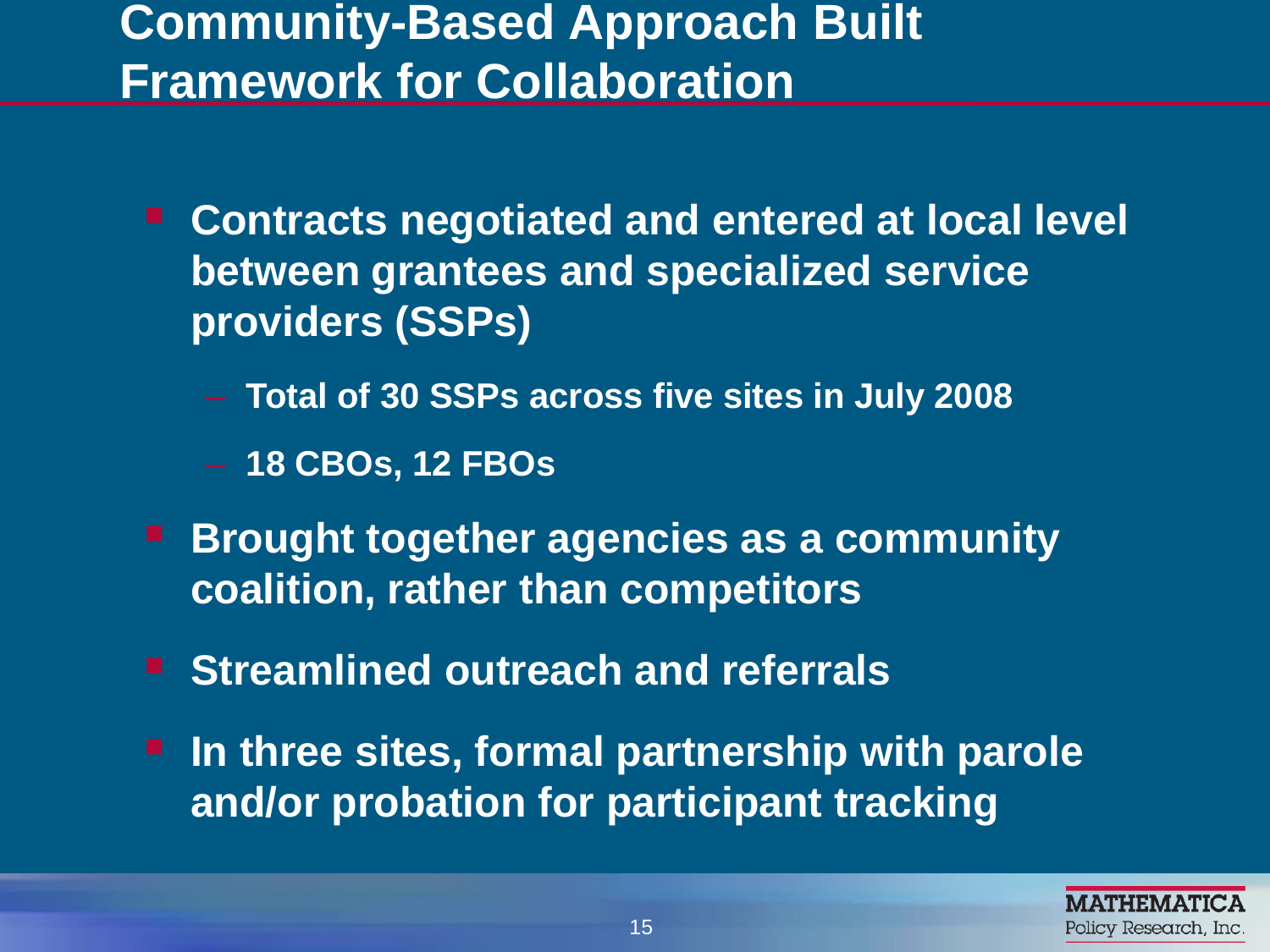### **Capacity-Building Needed to Improve SSP Service Delivery**

- **Most SSPs are small and inexperienced**
- **Limited effort to tailor technical support to SSP needs**
- **Technical assistance primarily focused on service flow, MIS data entry and invoicing**
- **F** SSPs needed help strengthening networks **with employers**

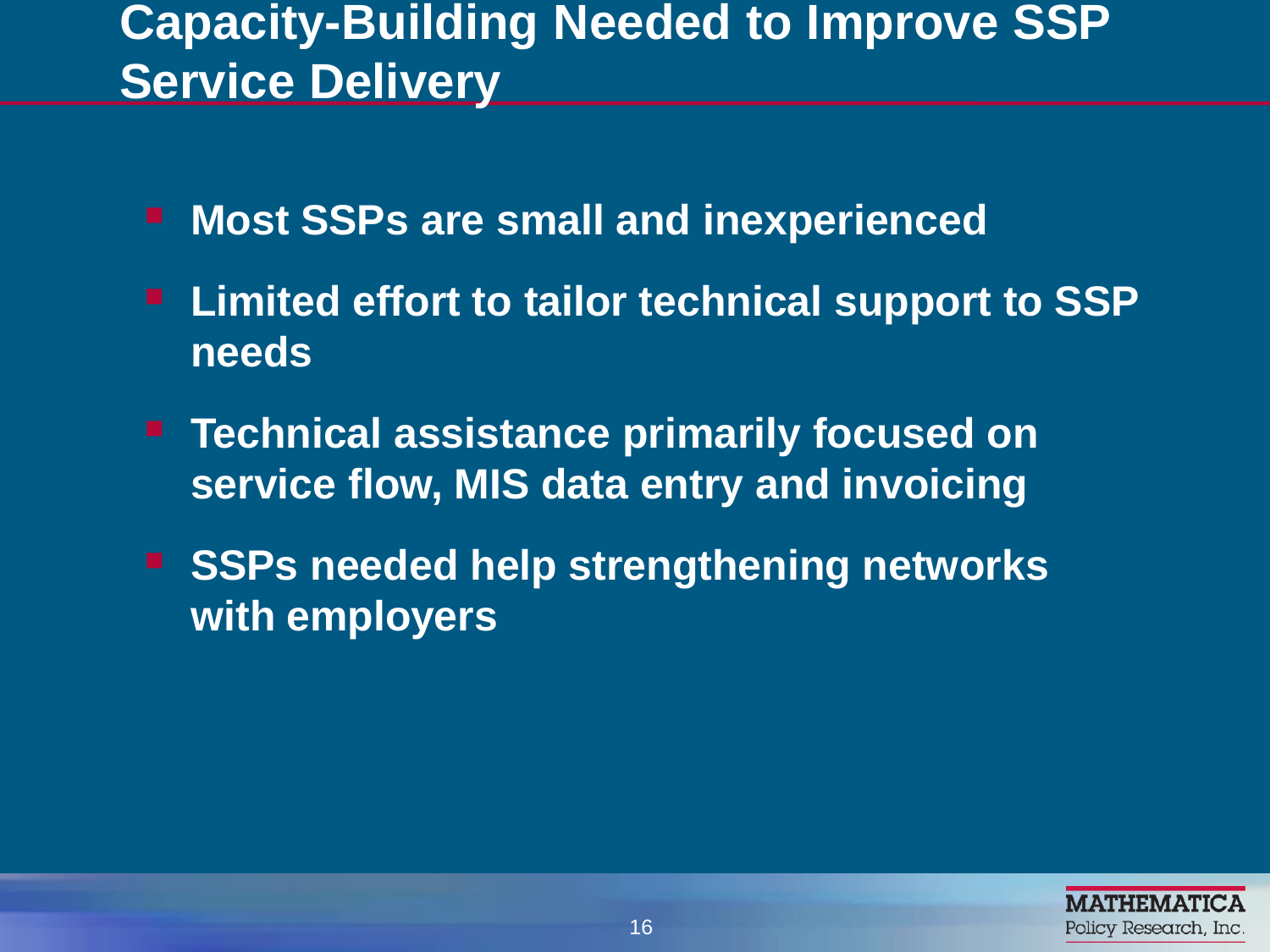## **Expansion of the Service Delivery Network**

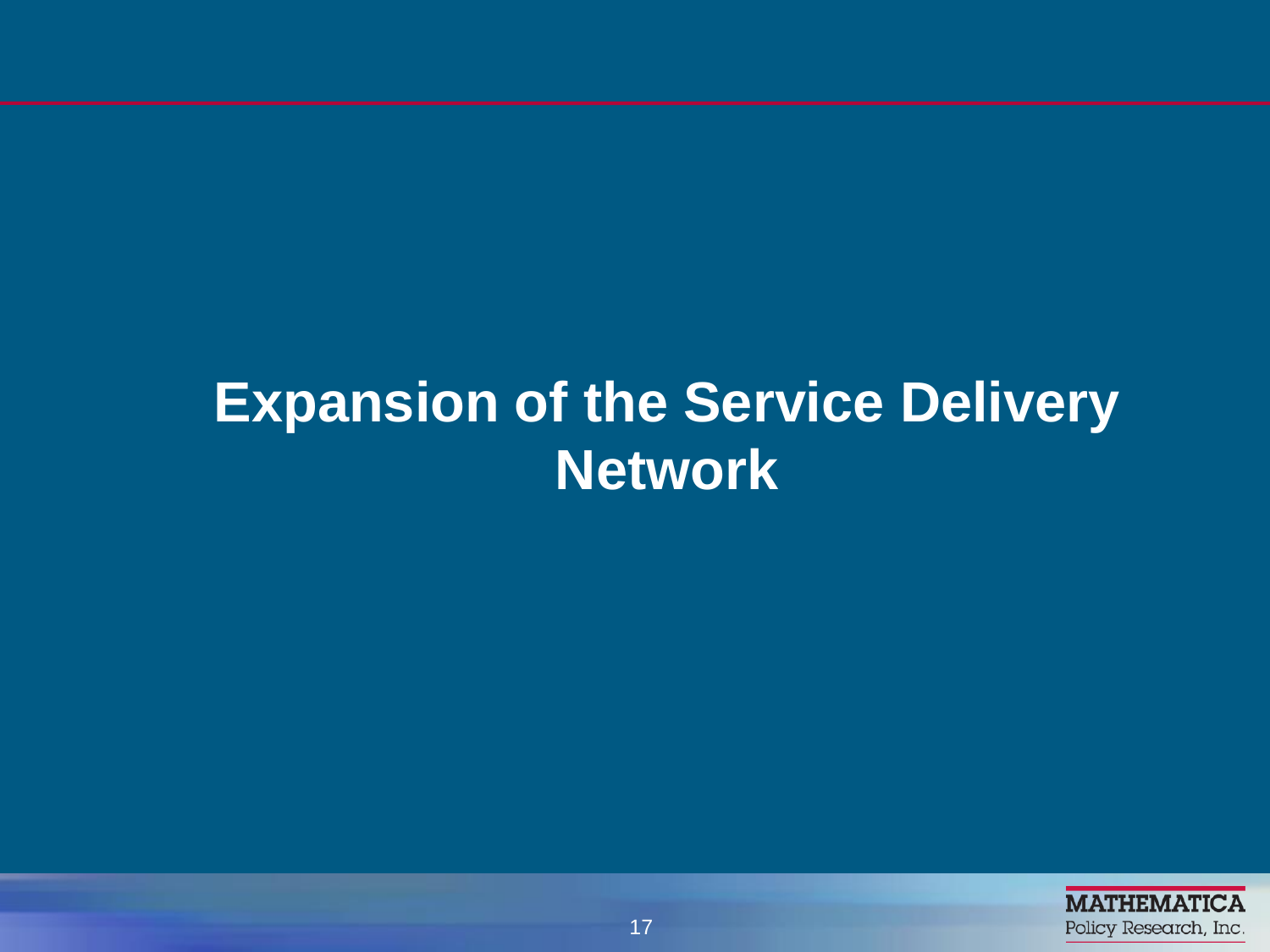#### **Number and Types of SSPs Limited By Outreach and Lack of Appeal**

- SSP network depended on total supply of **FBCOs as well as outreach efforts**
- **E** Grantees relied heavily on SSPs they knew and **recommendations from partners**
- **Few FBCOs submitted applications during open procurements**
- **Grant provisions may have deterred some SSPs from applying**

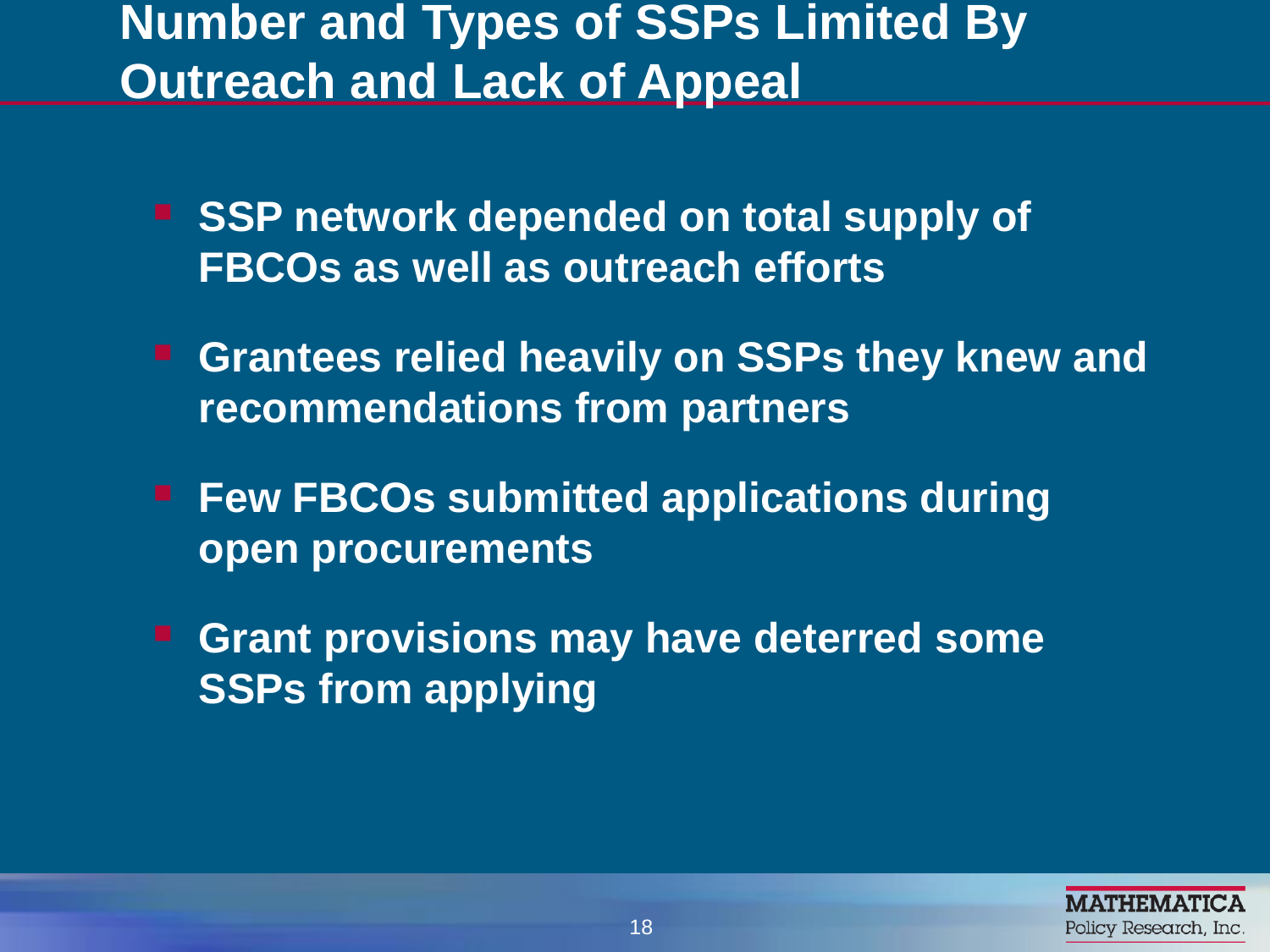#### **Some New and Unique Service Providers Engaged as SSPs**

- **Gave some small, inexperienced FBCOs the opportunity to learn and grow**
- **Engaged some SSPs with distinctive approaches to service delivery**

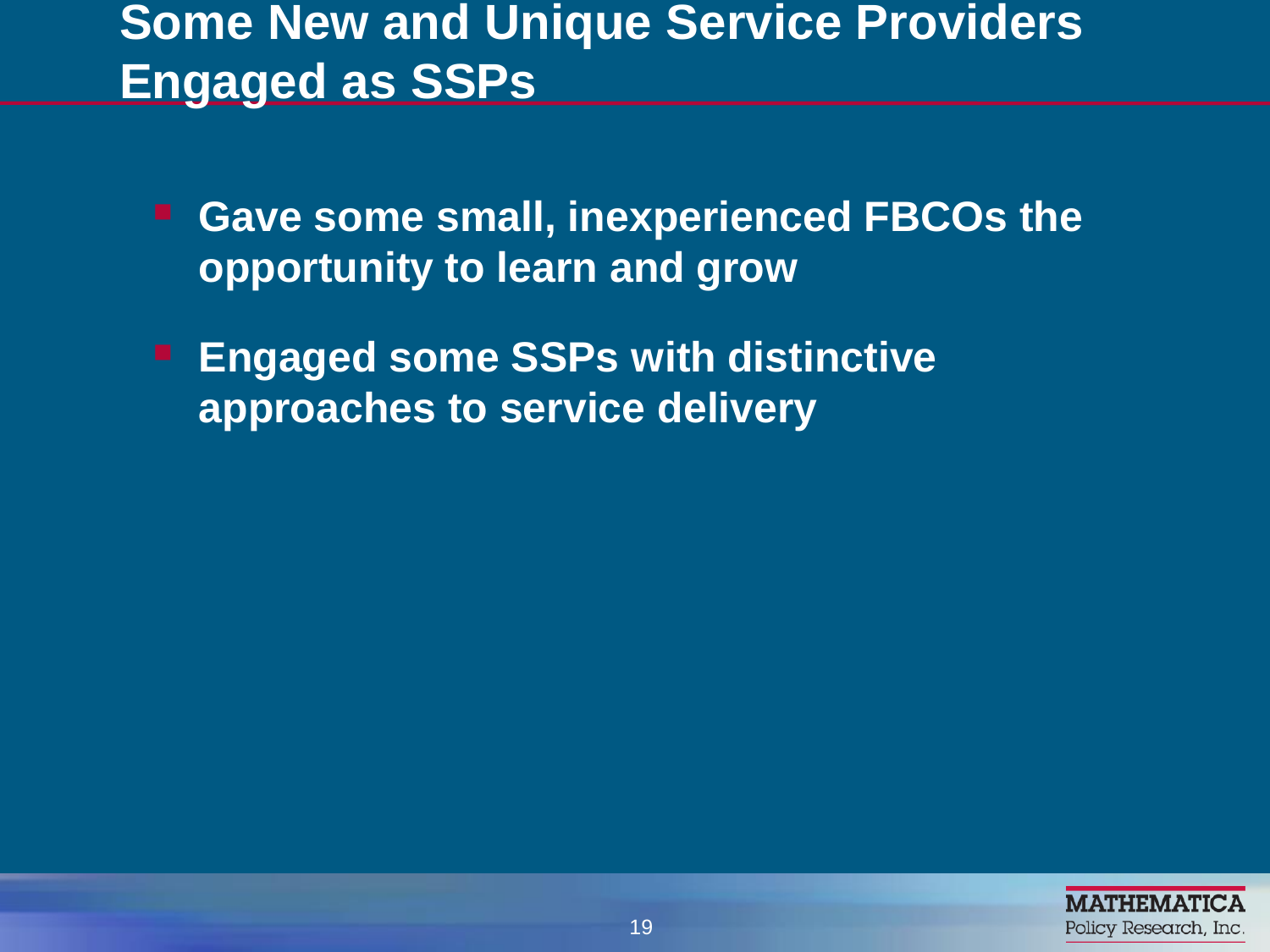#### **Faith-infused Services Did Not Play a Substantial Role in Service Delivery**

- **whether and how religious activities could be F** Some grantees did not fully understand **included under indirect funding rules**
- **Grantees did little outreach to faith-infused providers**
- SSPs accustomed to direct funding may have **defaulted to their traditional service approach**
- **F** Some FBOs reported fear that participants **would not select their programs if faith-infused**

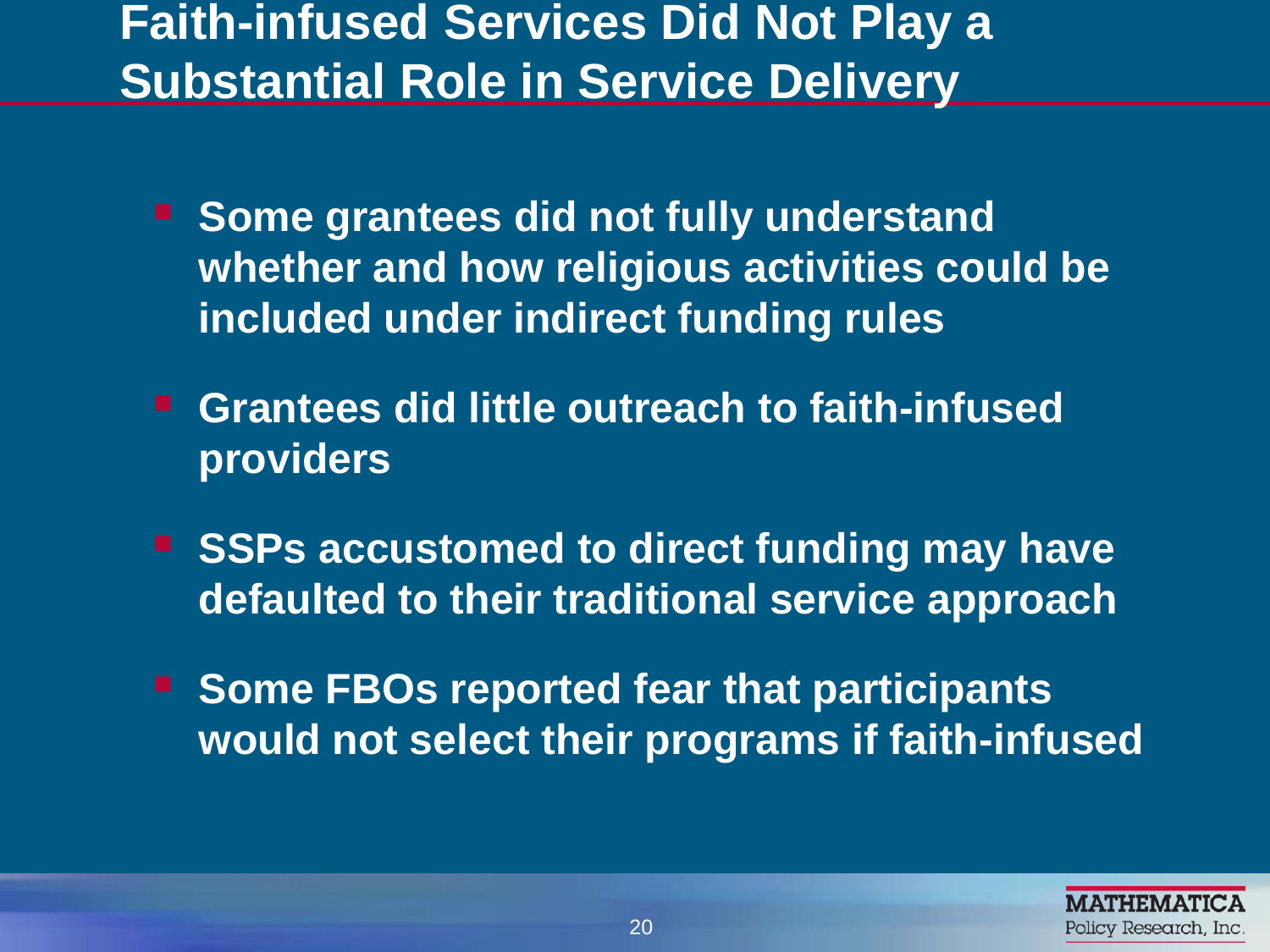### **Emphasis on Customer Choice**

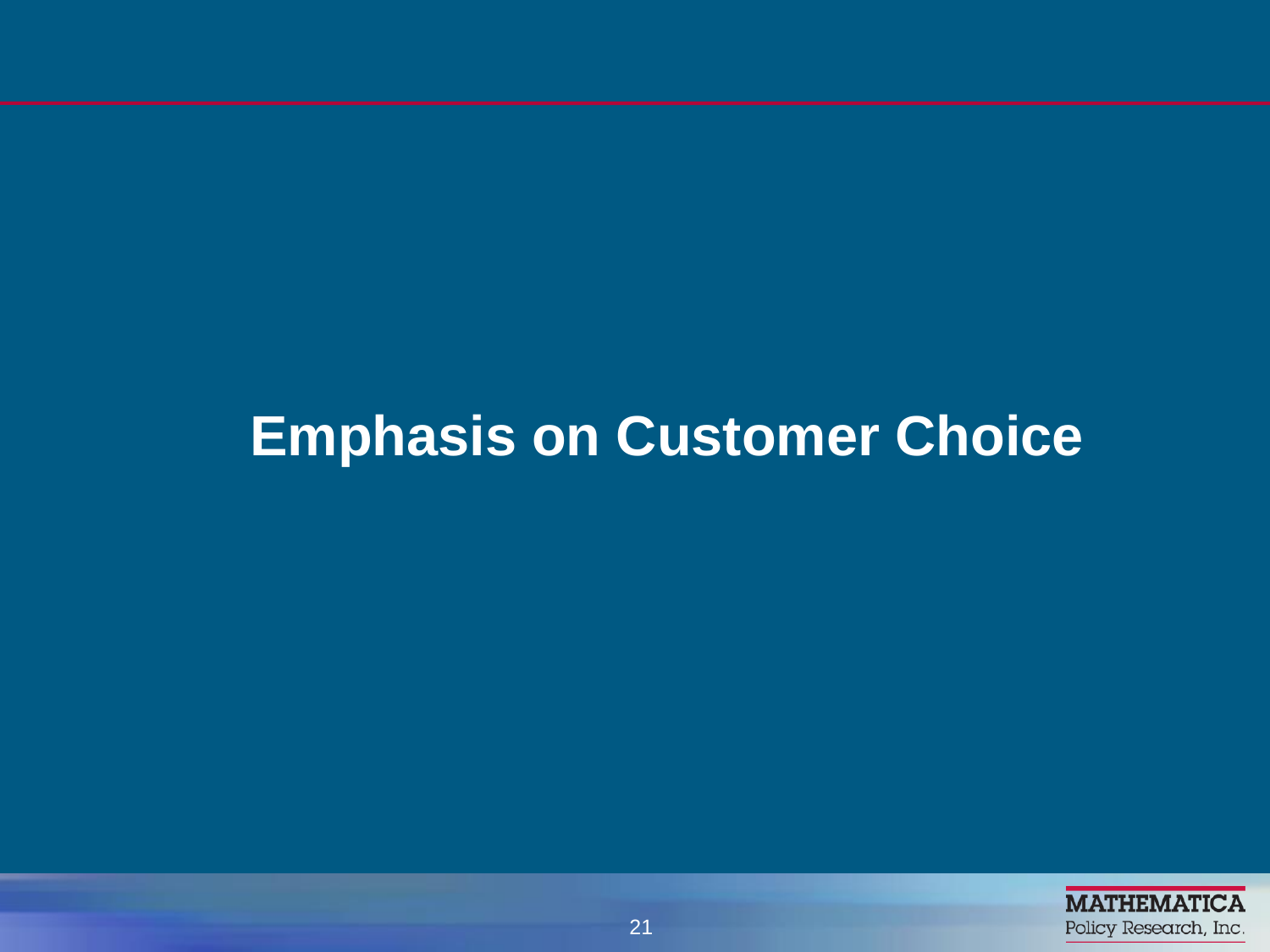#### **Participants May Not Fully Understand Their SSP Options**

- **Participants must choose an SSP quickly, either during or immediately after orientation**
- **P** Only one site required participants to contact **SSPs before they make a choice**
- **Most common reasons for selection** 
	- **Location**
	- **Agency reputation**

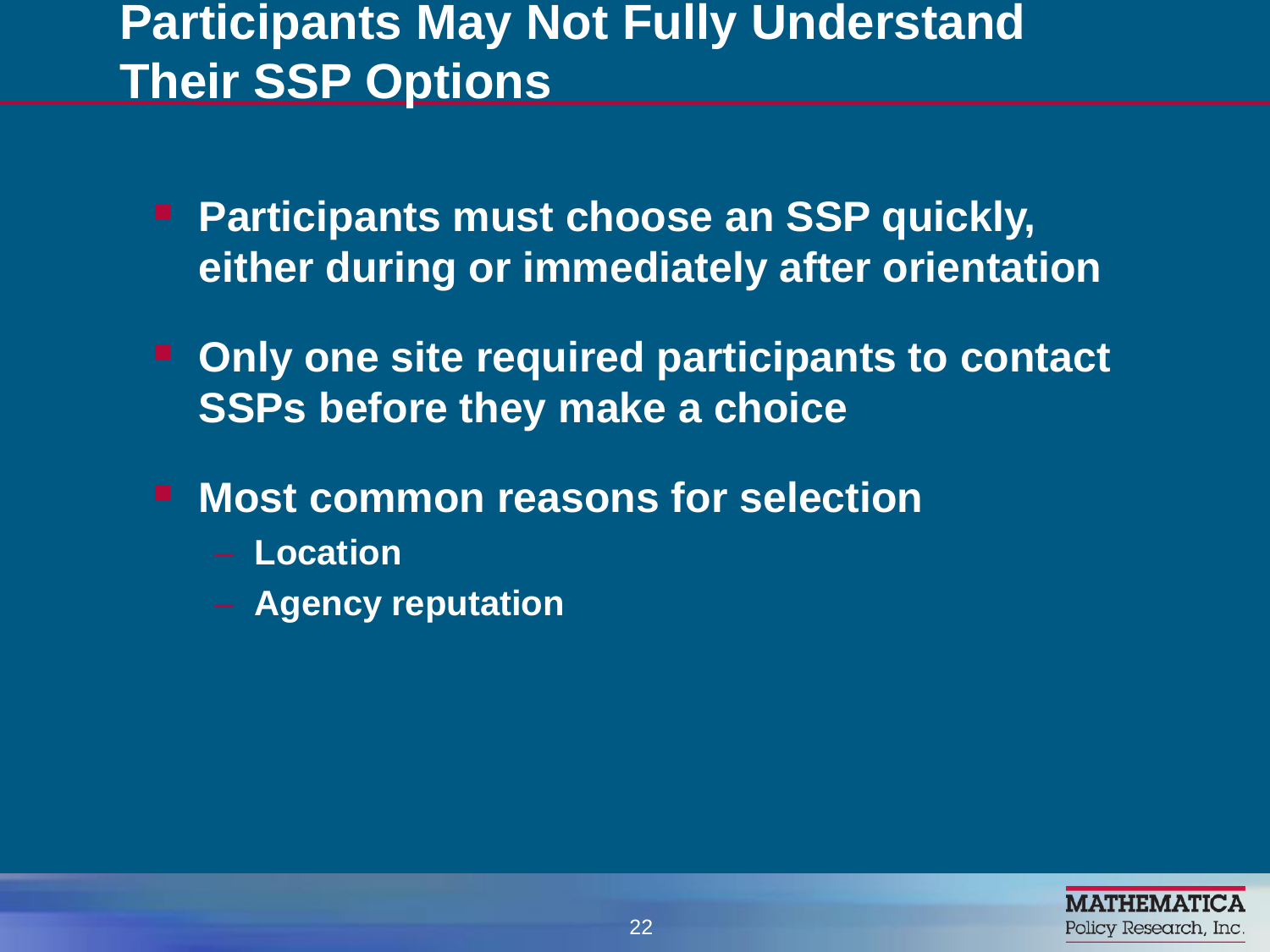#### **Grantees Target Motivated Ex-Offenders**

- **E** Staff reported significant drop-off between **referral and enrollment at SSPs**
- **Those who enrolled appear to be motivated to get and keep jobs**
- **Participants who fell through the cracks may be those with highest service needs**

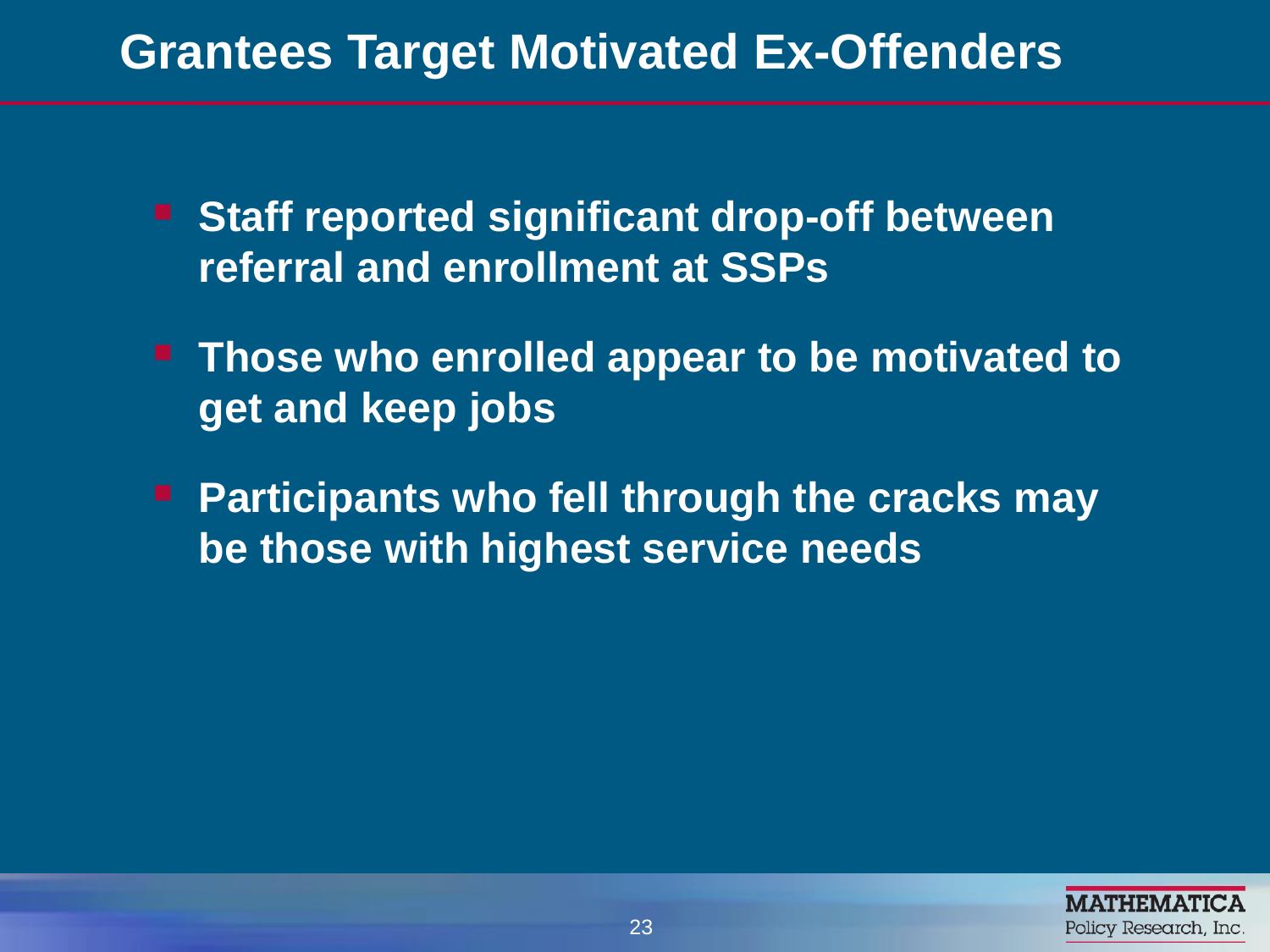#### **Receipt of Core Services**



Source: Beneficiary Choice Management Information System extract dated August 15, 2008

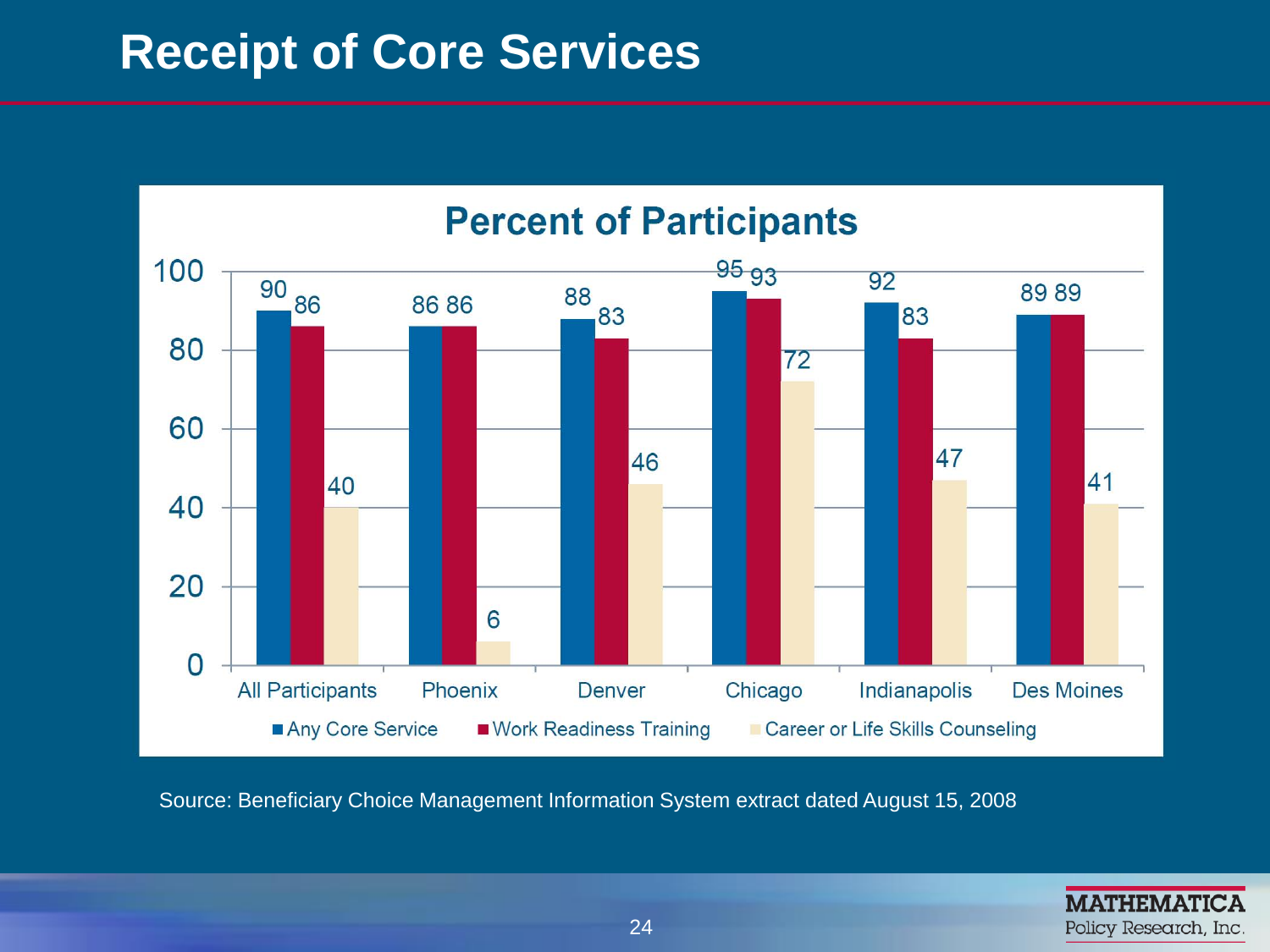#### **Receipt of Supplemental Services**



Source: Beneficiary Choice Management Information System extract dated August 15, 2008

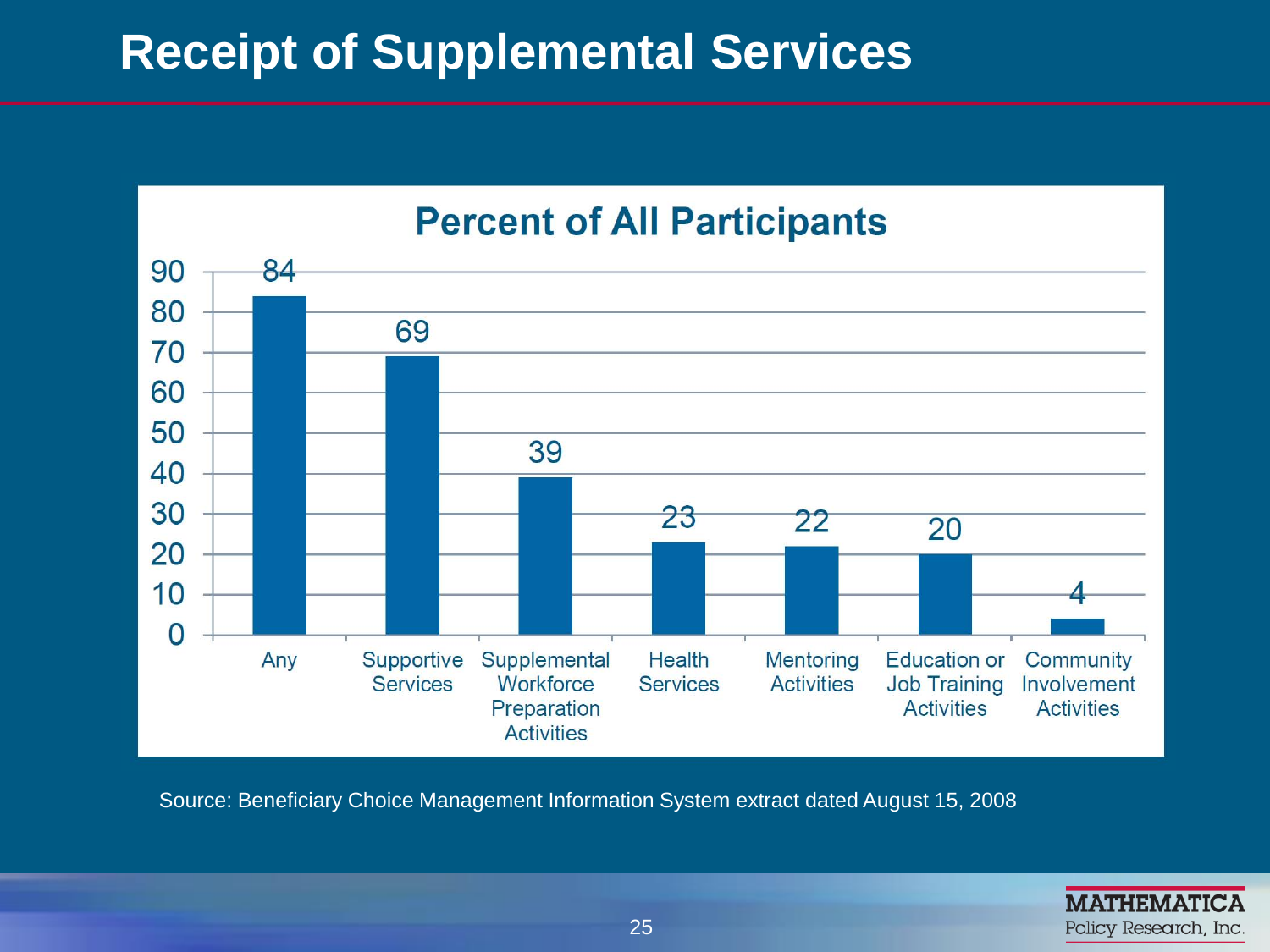# **Use of Performance-Based Contracting**

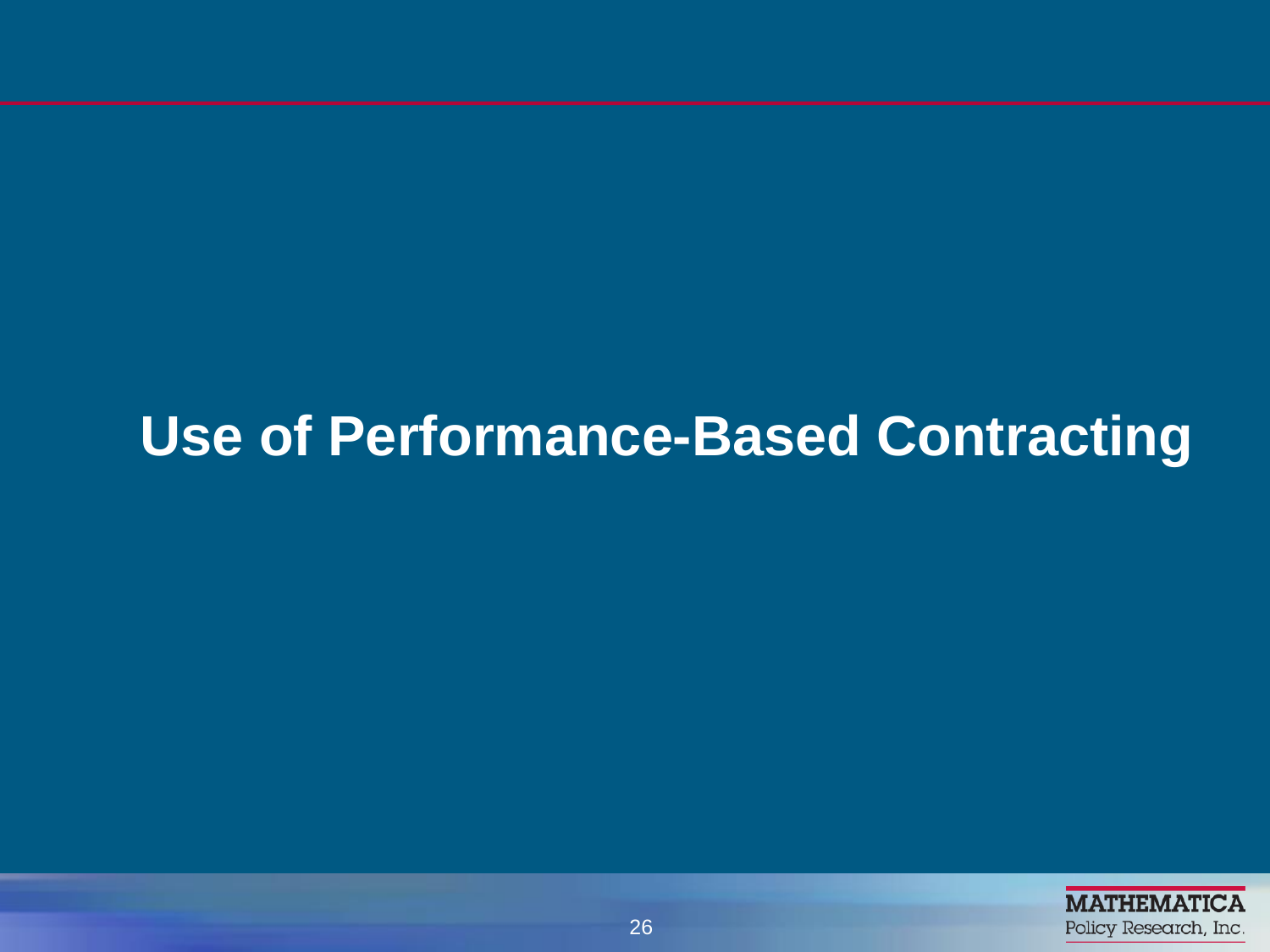#### **SSPs Found Combination of Choice and Performance-Based Contracting Difficult**

- **Choice and contract structure sometimes created planning challenges** 
	- – **Uncertainty about number of participants**
	- **benchmarks to allow payment** – **Uncertainty about how many would reach**
- **staff rather than hiring new staff To minimize risk, most SSPs relied on existing**

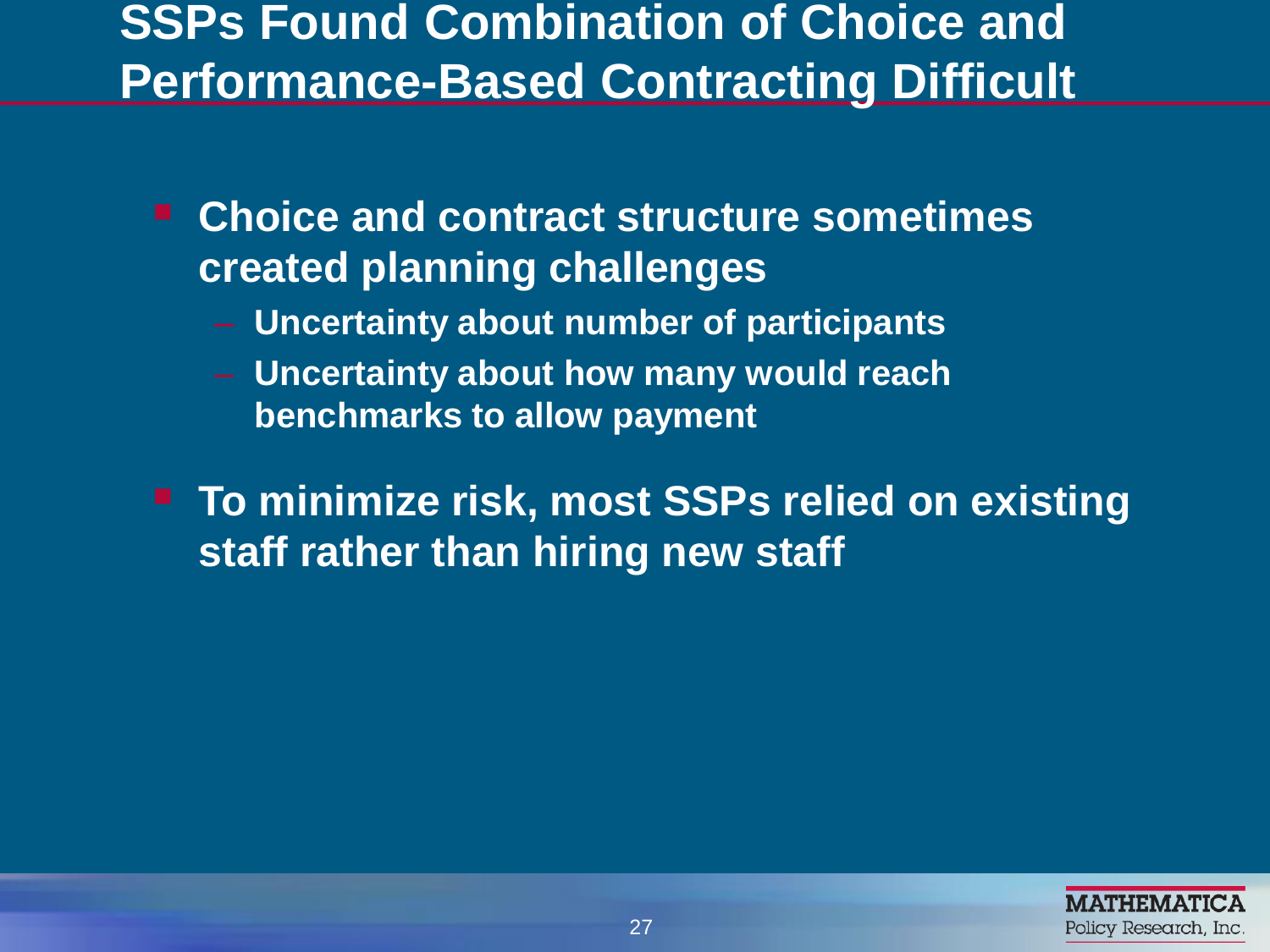### **Emphasis of Payment Points Reflect Overall Goals of Program but Vary by Site**

- **Two sites focused payments on service provision so small FBCOs had sufficient cash flow during early implementation**
- **Three sites associated the largest payments with job placement**
- **Three sites included other payment points related to…** 
	- **Follow-up**
	- **Recidivism avoidance**
	- **Abstinence from substances**
	- **Other outcomes**

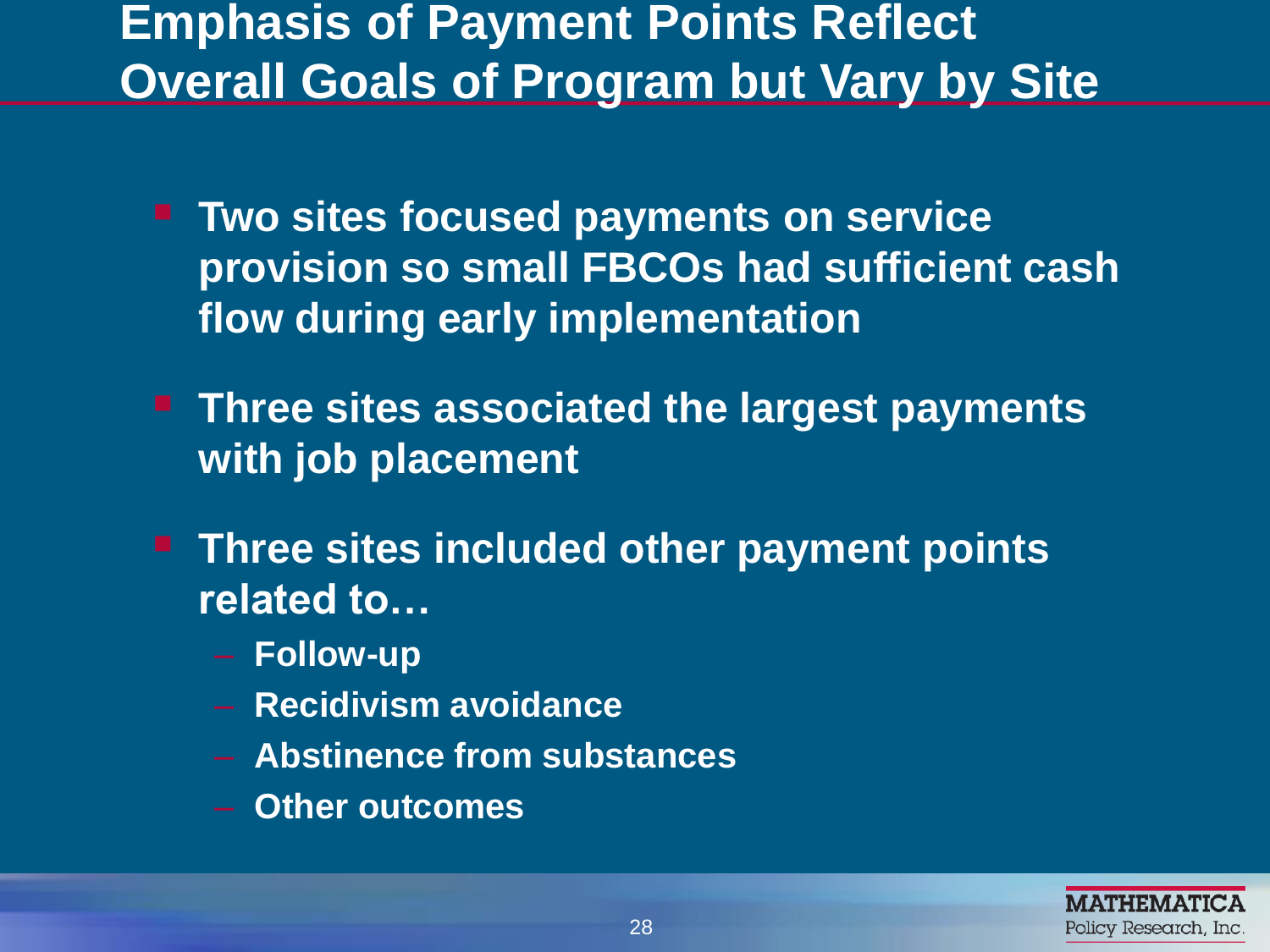#### **Performance-Based Contracts Difficult for Small, Inexperienced FBCOs**

- **In four sites, some SSPs reported difficulties covering basic costs**
- **Expenditures exceeded income due to:** 
	- **Inability to achieve placement and retention benchmarks**
	- **Denied payments for lack of documentation**
	- **Low referral numbers**
- **F** Some underestimated intensive service needs and **difficulty placing those with criminal records**
- Some were inexperienced with job development **and had limited relationships with employers**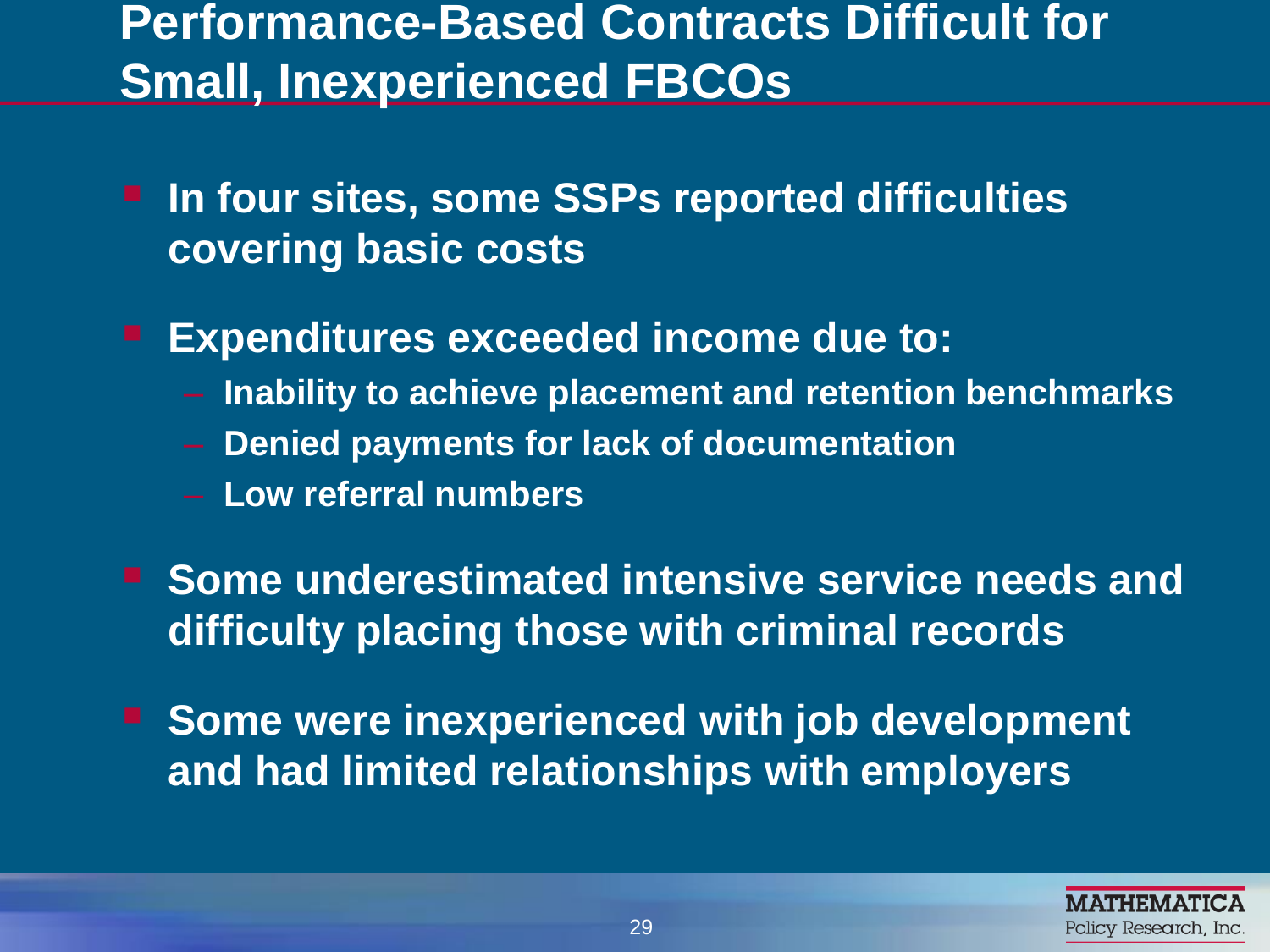#### **SSPs Face Tough Balance Between Rapid Job Placement and Meeting Other Needs**

- **Grant goals and payment points structured to encourage quick attachment to workforce**
- **F** Some SSPs altered existing programs to help **participants get jobs quickly** 
	- **fits-all model - Shift away from individualized services to one-size-**
	- – **Shortened or eliminated supplemental services**
- **In some cases, rapid entry appeared to limit program uniqueness and effectiveness**

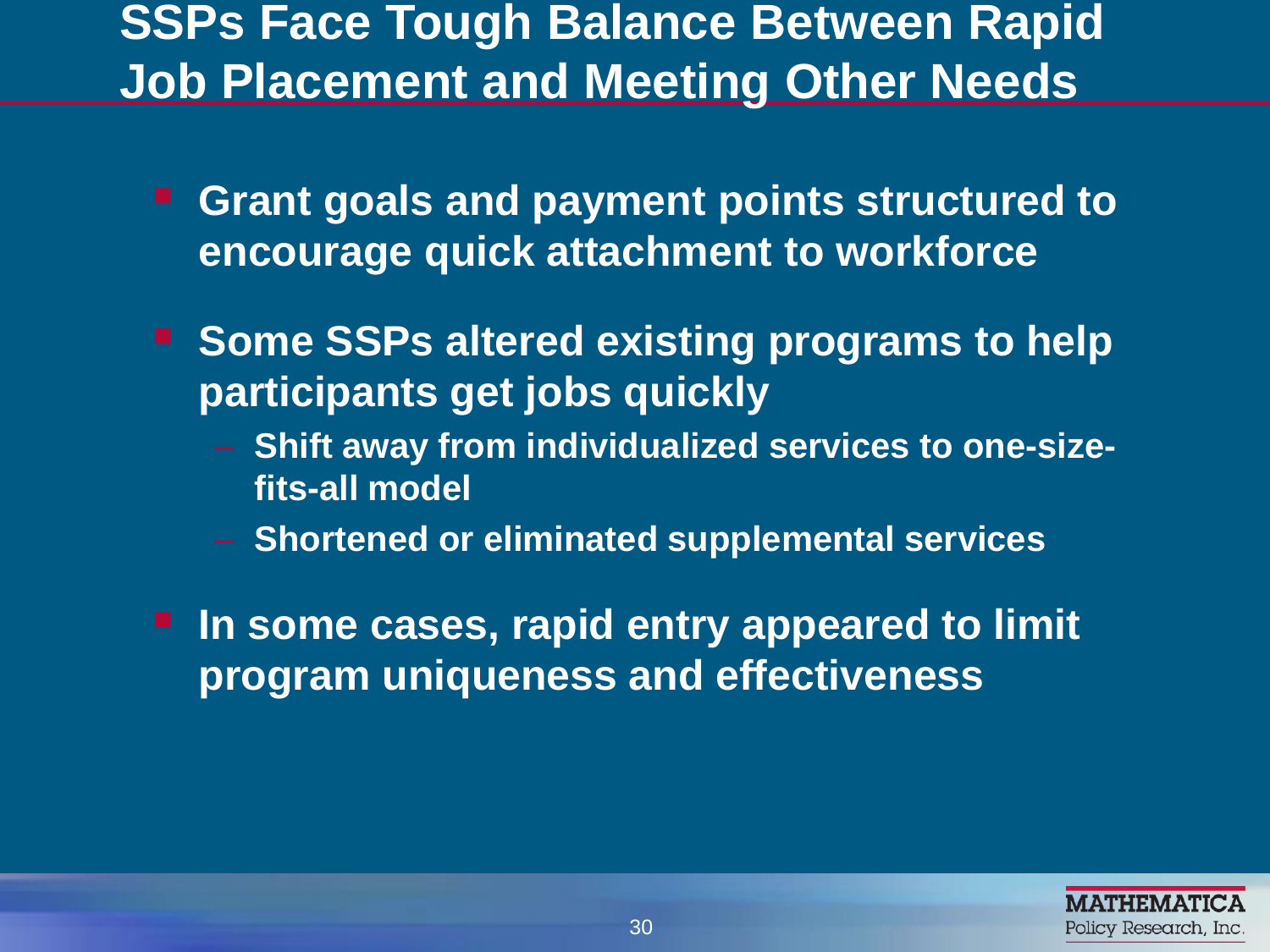#### **Job Placement Rate by Site**



Source: Beneficiary Choice Management Information System extract dated August 15, 2008

**MATHEMATICA** Policy Research, Inc.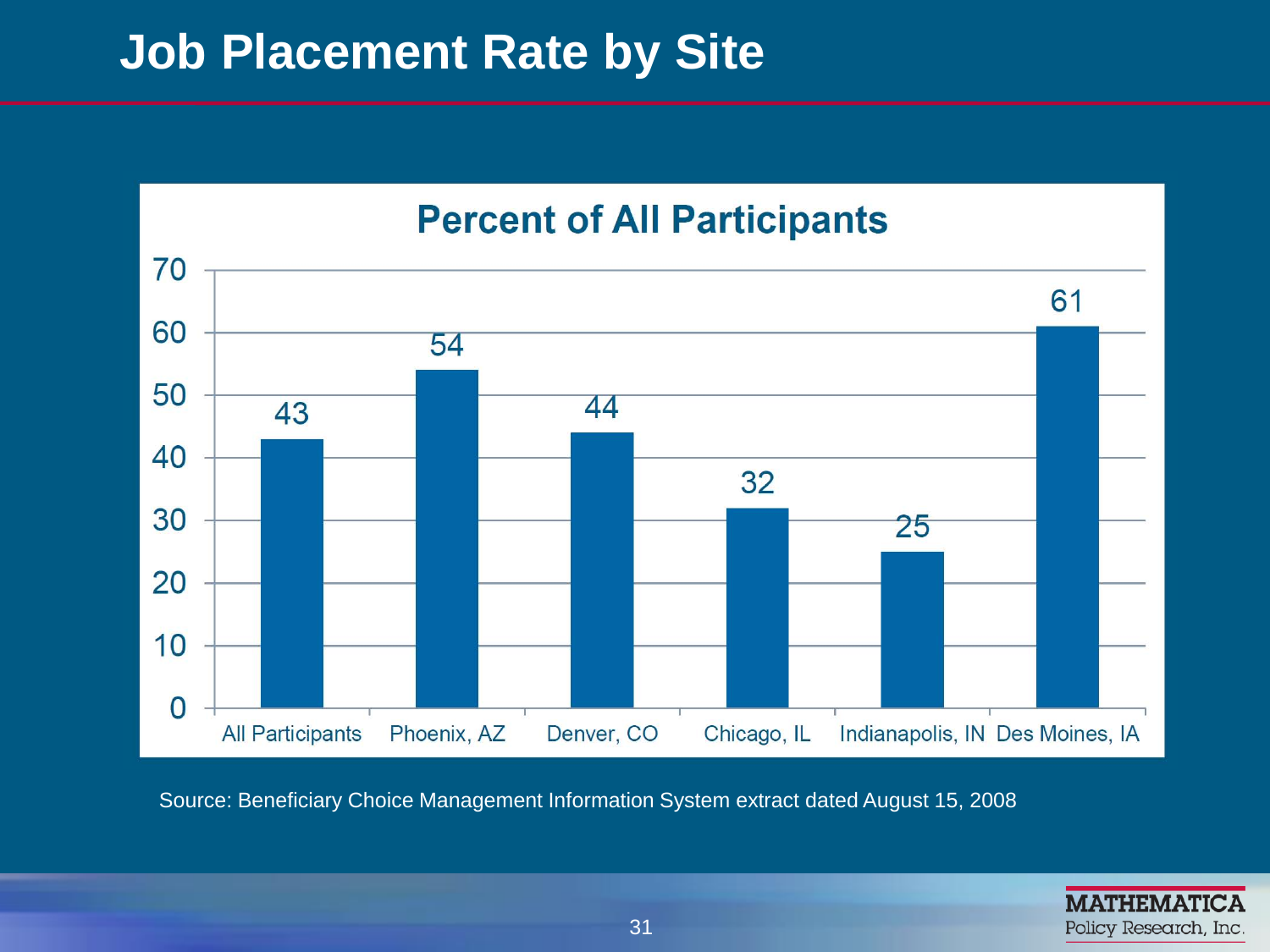#### **Characteristics of Job Placements**

■ Average of 6 weeks from enrollment to placement

### **Average hourly wage of \$8.50**

– **Colorado had average of \$11.21 from training in asbestos abatement, hazardous materials, and forklift operation** 

#### ■ Most common occupations included...

- – **Food preparation and serving**
- – **Construction and extraction**
- – **Production**
- – **Installation, maintenance and repair**

#### **High job turnover**

- – **28 percent had left their placement as of August 2008**
- 21 percent had been placed in more than one job

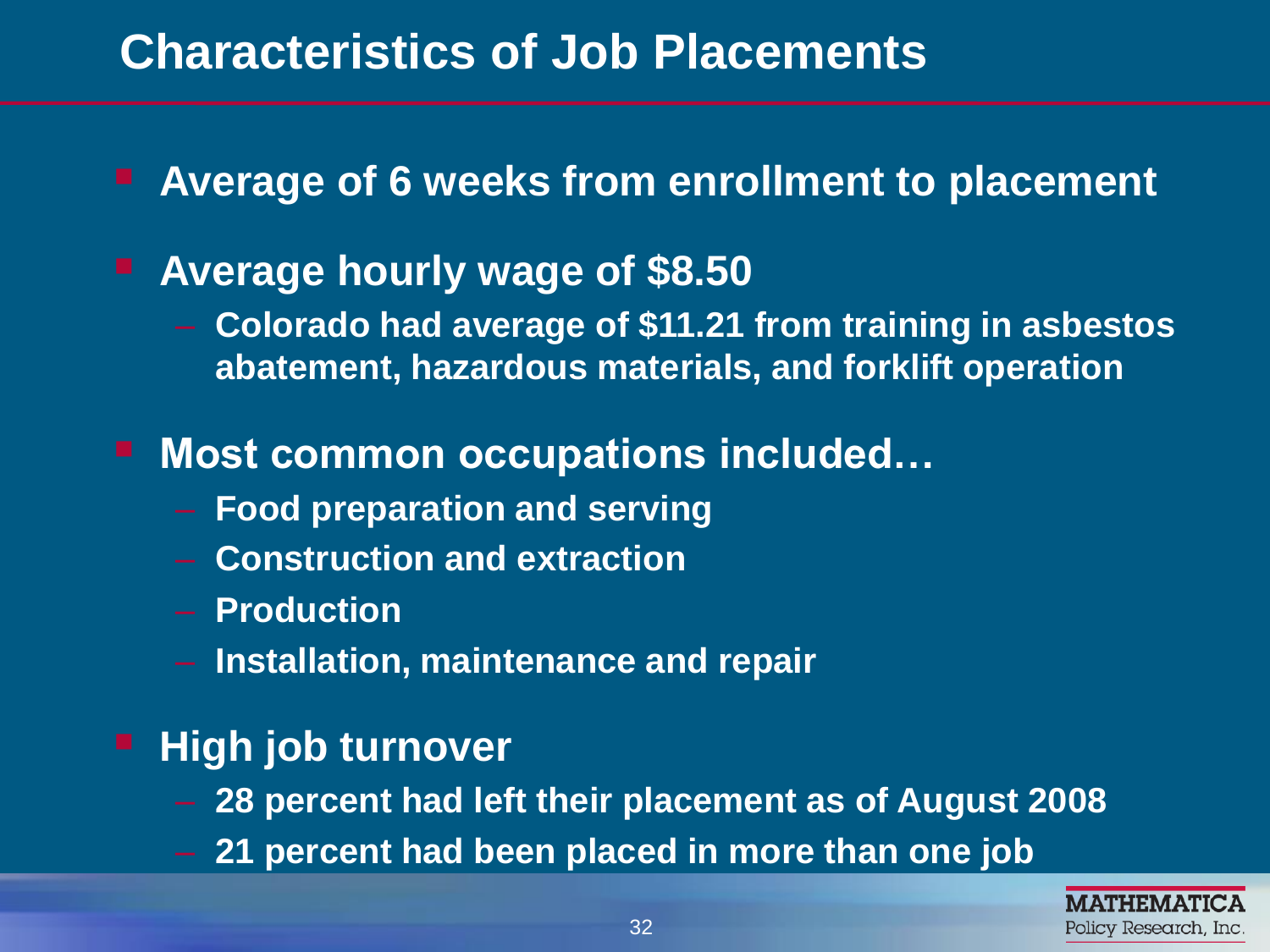# **Next Steps**

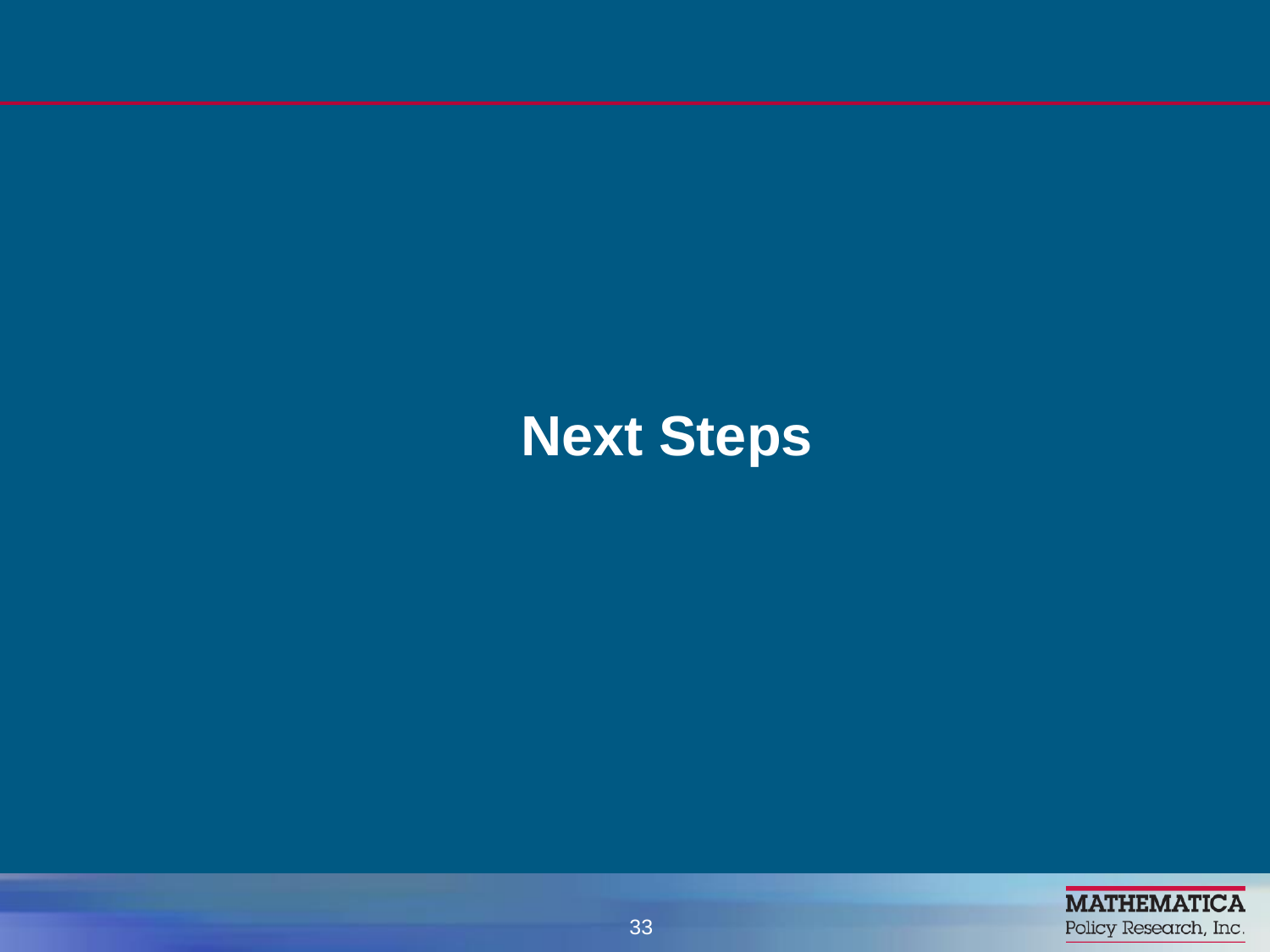### **Evaluation Timeline**

- **First findings report available on DOL and Mathematica websites**
- **Further data collection in fall 2009** 
	- **Second round of in-depth site visits**
	- **State-level criminal justice administrative data**
	- **Cost data**
- **Final report due in Spring 2010**